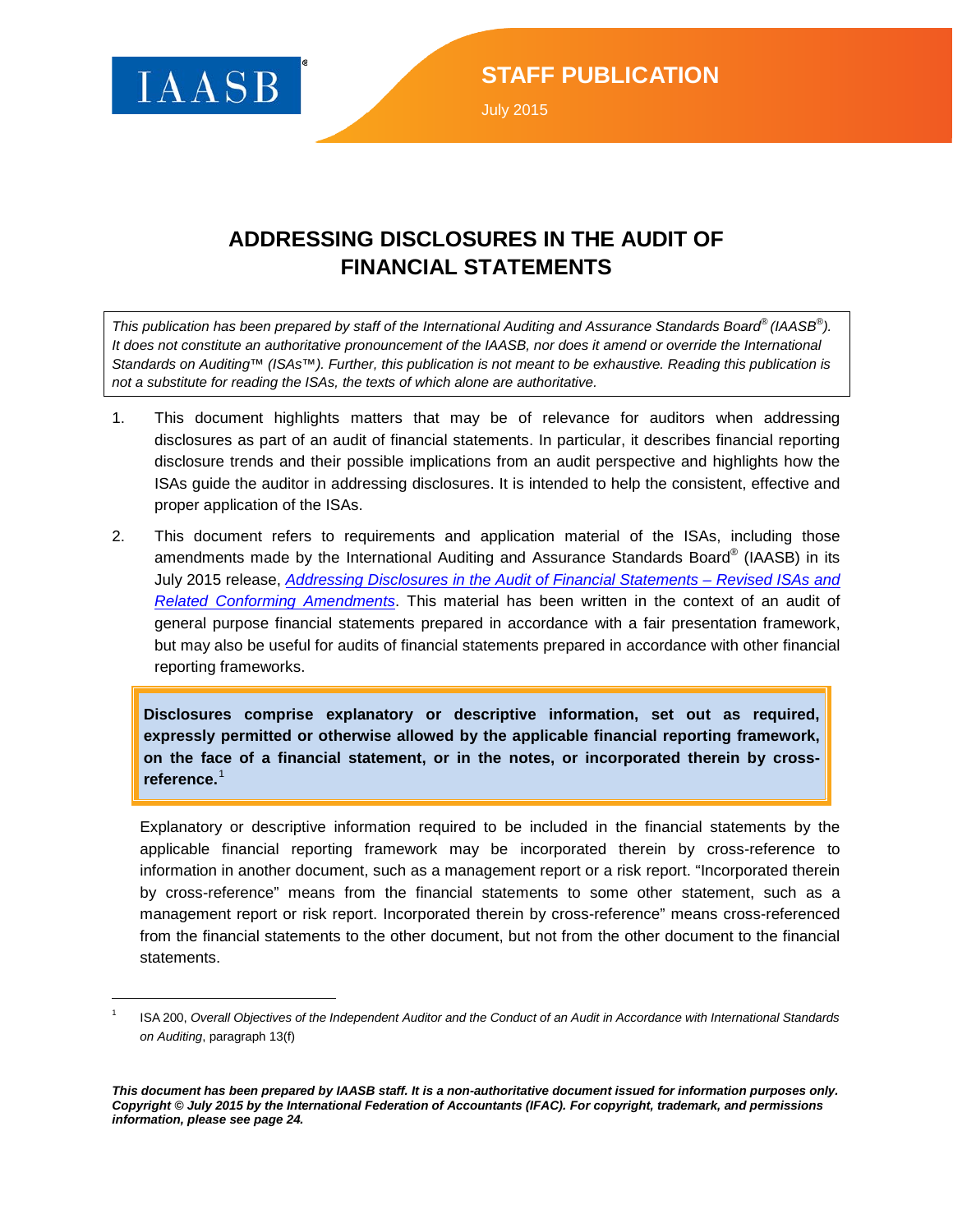Where the applicable financial reporting framework does not expressly prohibit the cross-referencing of where explanatory or descriptive information may be found, and the information has been appropriately cross-referenced, the information will form part of the financial statements.<sup>[2](#page-1-0), [3](#page-1-1)</sup>

Financial statements are becoming progressively more complex, and therefore appropriate, relevant and high-quality disclosures have become increasingly important to users of financial statements. Financial statements are now more likely to include a variety of disclosures, ranging from the more traditional disclosure items to more subjective or explanatory qualitative disclosures. Different financial reporting frameworks may establish diverse disclosure requirements, and preparers may find it necessary to supplement these requirements with additional disclosures in order for the financial statements to achieve fair presentation.

#### **The Importance of the Role of the Auditor in Financial Statement Disclosures**

- 3. The financial crisis highlighted that immediate action was needed to address the quality of financial statement disclosures. Users rely on information in financial statements to make economic decisions, and rely on the audit to enhance the degree of confidence they may place on the financial information contained therein. The auditor's role in enhancing the credibility of the financial statements can contribute, through the audit process itself, to an improvement in the quality of financial statement disclosures.
- 4. Addressing disclosures is an integral part of the audit. It is therefore important that during all stages of the audit the auditor gives appropriate consideration to, and includes work effort on, disclosures. The ISAs recognize the importance of disclosures when obtaining an understanding of the entity and its environment, including the entity's internal control; performing risk assessments and developing responses to assessed risks; gathering and evaluating audit evidence; and forming an opinion on the financial statements, including evaluating the fair presentation of the financial statements. In addition, the ISAs often refer to "classes of transactions, account balances and disclosures" when describing the auditor's responsibilities in many areas, indicating that disclosures are treated in the same way as classes of transactions and account balances in the application of these requirements.
- 5. Addressing disclosures has become more complex as the disclosures themselves have evolved. As the focus has shifted to providing more qualitative information in the disclosures (for example, disclosures about risks affecting the entity, disclosure of estimation uncertainty, or other narrative disclosures), applying the requirements in the ISAs to disclosures when planning the audit, identifying and assessing the risks of material misstatement, obtaining sufficient appropriate audit evidence, and forming an opinion, has become more challenging. Notwithstanding that there may be challenges in auditing certain disclosures, attention to disclosures in applying the requirements of the ISAs throughout the audit process enhances the quality of the audit and is important to achieve compliance with the ISAs.

<span id="page-1-0"></span><sup>2</sup> ISA 200, paragraph A1a

<span id="page-1-1"></span><sup>3</sup> For example, International Financial Reporting Standard (IFRS) 7, *Financial Instruments: Disclosures,* states that "the disclosures required … shall either be given in the financial statements or incorporated by cross-reference from the financial statements to some other statement …"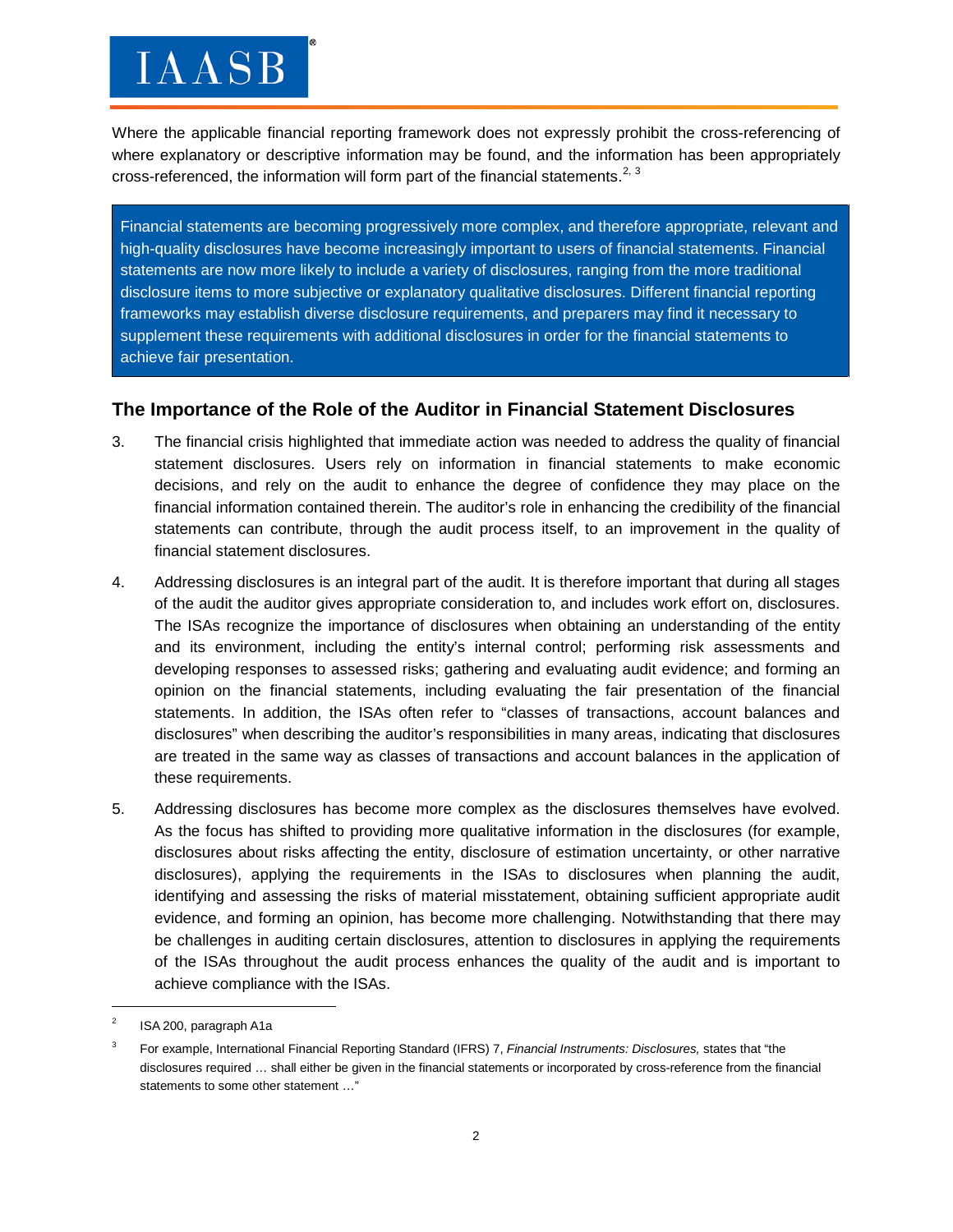6. The following table illustrates some of the relevant ISAs when addressing disclosures:

| <b>Planning the Audit, and</b><br>Identifying, Assessing and<br><b>Responding to Risks of</b><br><b>Material Misstatement</b> | <b>Obtaining Sufficient</b><br><b>Appropriate Audit Evidence</b>                                                      | <b>Completing the Audit</b>                                                         |
|-------------------------------------------------------------------------------------------------------------------------------|-----------------------------------------------------------------------------------------------------------------------|-------------------------------------------------------------------------------------|
| <b>ISA 200</b><br>Overall Objectives of the Independent<br>Auditor, and the Conduct of an Audit in                            | <b>ISA 500</b><br><b>Audit Evidence</b>                                                                               | <b>ISA 450</b><br><b>Evaluation of Misstatements Identified</b><br>during the Audit |
| <b>Accordance with International Standards</b><br>on Auditing                                                                 |                                                                                                                       |                                                                                     |
| <b>ISA 210</b>                                                                                                                | <b>ISA 501</b>                                                                                                        | <b>ISA 700 (Revised)</b>                                                            |
| Agreeing the Terms of Audit<br>Engagements                                                                                    | <b>Audit Evidence-Specific Considerations</b><br>for Selected Items                                                   | Forming an Opinion and Reporting on<br><b>Financial Statements</b>                  |
| <b>ISA 240</b>                                                                                                                | <b>ISA 540</b>                                                                                                        |                                                                                     |
| The Auditor's Responsibilities Relating<br>to Fraud in an Audit of Financial<br><b>Statements</b>                             | <b>Auditing Accounting Estimates, Including</b><br>Fair Value Accounting Estimates, and<br><b>Related Disclosures</b> |                                                                                     |
| ISA 260 (Revised)                                                                                                             | <b>ISA 550</b>                                                                                                        |                                                                                     |
| Communication with Those Charged<br>with Governance                                                                           | <b>Related Parties</b>                                                                                                |                                                                                     |
| <b>ISA 300</b>                                                                                                                | <b>ISA 560</b>                                                                                                        |                                                                                     |
| Planning an Audit of Financial<br><b>Statements</b>                                                                           | <b>Subsequent Events</b>                                                                                              |                                                                                     |
| ISA 315 (Revised)                                                                                                             | ISA 570 (Revised)                                                                                                     |                                                                                     |
| Identifying and Assessing the Risks of<br>Material Misstatement through<br>Understanding the Entity and Its<br>Environment    | <b>Going Concern</b>                                                                                                  |                                                                                     |
| <b>ISA 320</b>                                                                                                                | <b>ISA 580</b>                                                                                                        |                                                                                     |
| Materiality in Planning and Performing<br>an Audit                                                                            | <b>Written Representations</b>                                                                                        |                                                                                     |
| <b>ISA 330</b>                                                                                                                |                                                                                                                       |                                                                                     |
| The Auditor's Responses to Assessed<br><b>Risks</b>                                                                           |                                                                                                                       |                                                                                     |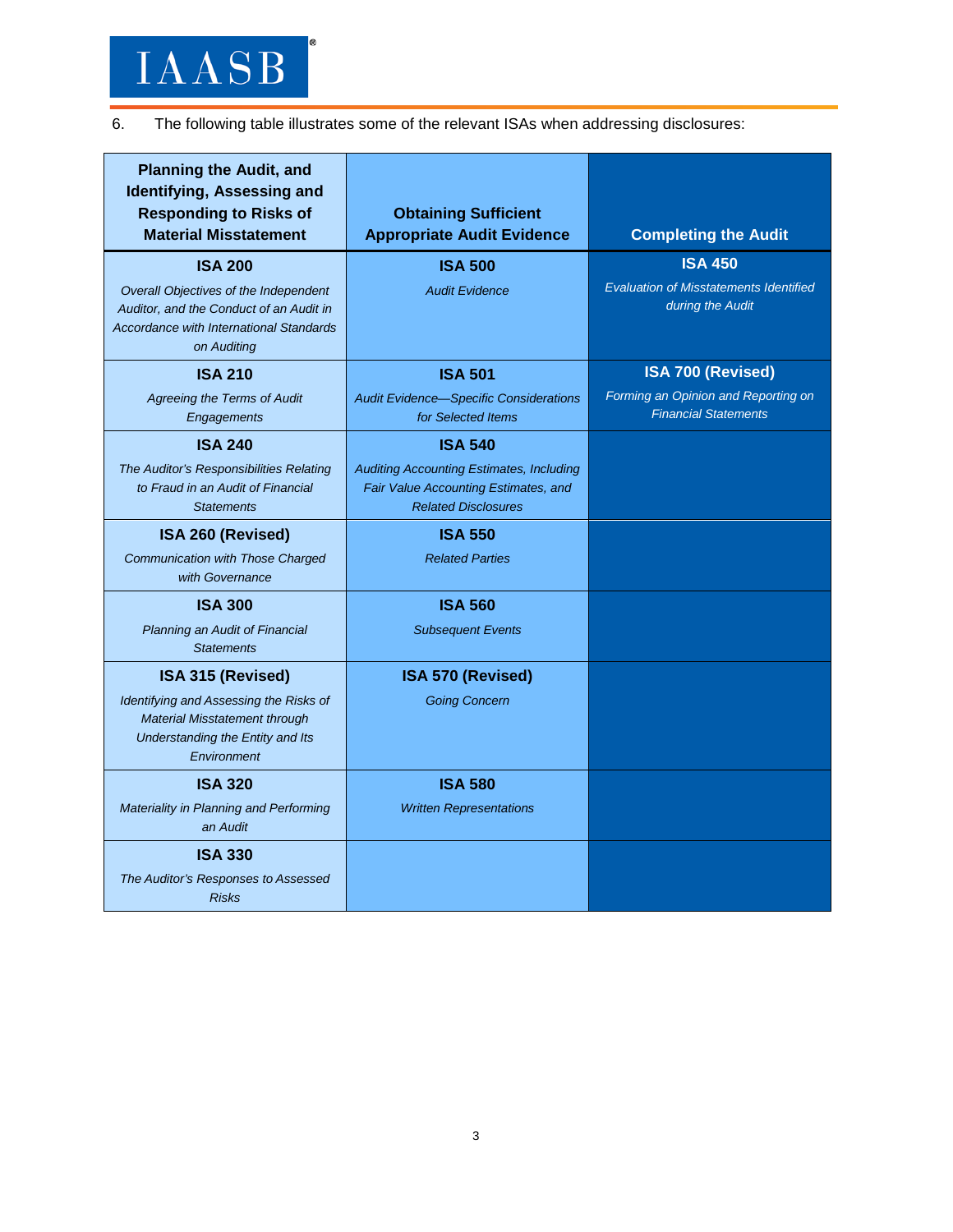### $I{\bf A} {\bf A} {\bf S} {\bf B}$

- 7. In light of the complexity and importance of disclosures, the quality of an audit is likely to be enhanced if the auditor:
	- Gives appropriate attention to disclosures early in the audit process; $<sup>4</sup>$  $<sup>4</sup>$  $<sup>4</sup>$ </sup>
	- Appropriately takes into account how management prepares the information in disclosures, which means understanding the information system and related business processes, including relevant aspects of that system relating to information disclosed in the financial statements that is obtained from within or outside of the general and subsidiary ledgers, and the related control activities relevant to the audit;<sup>[5](#page-3-1)</sup>
	- Recognizes the unique challenges by considering disclosures, including qualitative disclosures, when identifying and assessing the risks of material misstatements and when evaluating misstatements identified;<sup>[6](#page-3-2)</sup> and
	- Considers disclosures in light of the facts and circumstances of the entity based on the auditor's knowledge of the entity and the audit evidence obtained during the audit when evaluating the overall presentation of the financial statements.<sup>[7](#page-3-3)</sup>
- 8. Disclosures are likely to be more challenging to prepare and audit when the business model and transactions of the entity are complex. As such, the challenges relating to addressing disclosures may be more significant for these types of entities. Notwithstanding that some financial reporting frameworks for small- and medium-sized entities (SMEs) may have less complex disclosure requirements, auditors of SMEs may also encounter auditing challenges, and the guidance that follows may also assist auditors of SMEs.

### **Financial Reporting Disclosure Trends**

- 9. Financial reporting has evolved to provide greater transparency about an entity's financial and operational risks. Business and capital markets have also become more challenging, and there is now greater complexity in business models, and more diversity in sources of risk and uncertainty, as well as greater sophistication in how risk is managed.
- 10. This evolution has led to a need for entities to provide new types of information that may be more subjective but also more relevant to users. Financial reporting standards, and in particular their disclosure requirements, and practices have responded to these changes by shifting from simply providing breakdowns of line items on the face of the financial statements to providing a broad variety of disclosures, some of which are more explanatory or narrative in nature.

<span id="page-3-0"></span>See paragraph A12b of ISA 300, paragraph A21a of ISA 315 (Revised), paragraph A11 of ISA 240, paragraph A23 of ISA 210 and paragraph A13 of ISA 260.

<span id="page-3-1"></span><sup>5</sup> See paragraphs 18, 20 and A99a of ISA 315 (Revised)

<span id="page-3-2"></span><sup>6</sup> See paragraphs A127‒A128b of ISA 315 (Revised), paragraphs 6 and A1a of ISA 320, and A2‒A3 of ISA 450

<span id="page-3-3"></span>See paragraphs 13(a) and (d), and A3a–A4c of ISA 700 (Revised) (In the 2015 IAASB Handbook, paragraphs A3a–A4c in ISA 700 (Revised) have been renumbered as A4-A9)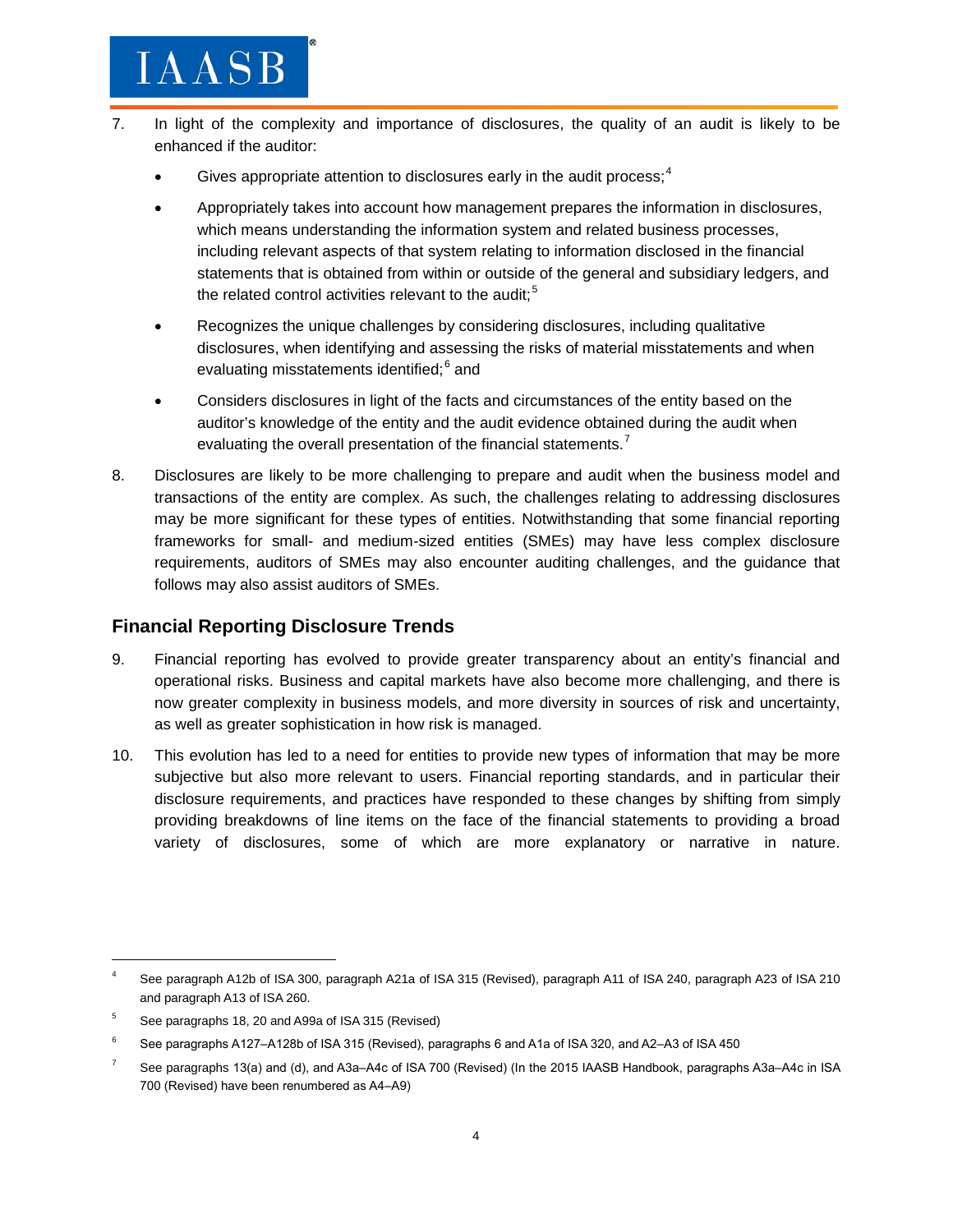Today, disclosures in the financial statements may include:

- **Significant accounting policies**―Descriptions of the accounting policies adopted by the entity, relevant to understanding the line items on the face of the financial statements, including the basis of measurement used in preparing the financial statements.
- **Components of line items**―Such as breakdowns of line items into smaller categories or reconciliations.
- **Judgments and reasons**―Such as disclosures about the nature of judgments made in the process of applying accounting policies, or of management decisions and the rationale supporting them. An example includes how an entity distinguishes investment property from owner-occupied property and from property held for sale in the ordinary course of business. This category may also include disclosures about why an entity's ownership interest constitutes control in respect of an investee where less than half of its voting rights or potential voting rights are owned directly or indirectly.
- **Models, including assumptions and inputs**―May include disclosures of information relevant to the calculation of items in the financial statements, such as possible ranges of values. This may also include forward-looking information, to the extent that it is used to support amounts recognized in the statement of financial position, such as discount rates, effective interest rates and growth rates used in impairment testing.
- **Financial exposure to risks and uncertainties arising from recognized and unrecognized resources and obligations**―Disclosures to enable users to understand the underlying measurement variability or estimation uncertainty of an item in the financial statements, such as a sensitivity analysis. An example of a disclosure about exposure to risks is value-at-risk disclosures.
- **Material uncertainties in relation to the entity's ability to continue as a going concern**—Disclosures about material uncertainties related to events or conditions that may cast significant doubt on the entity's ability to continue as a going concern.
- **Related party disclosures**—Descriptions of related party relationships and amounts of transactions, including key management compensation.
- **Unrecognized assets and unrecognized liabilities**―Disclosures about assets or liabilities that do not meet the criteria for recognition in the financial statements, but that are useful for users of the financial statements.
- **Pro forma financial information**—Disclosures may be required relating to business combinations that have occurred after the balance sheet date but before the financial statements are issued.
- **Descriptions of internal processes**―Disclosures such as risk management policies and practices of an entity. An example is the disclosure of the policies and procedures for managing financial instrument risks.
- **Disclosure of the fair value of an amount recorded using a different measurement basis**―Such as a requirement to disclose fair values for items measured using another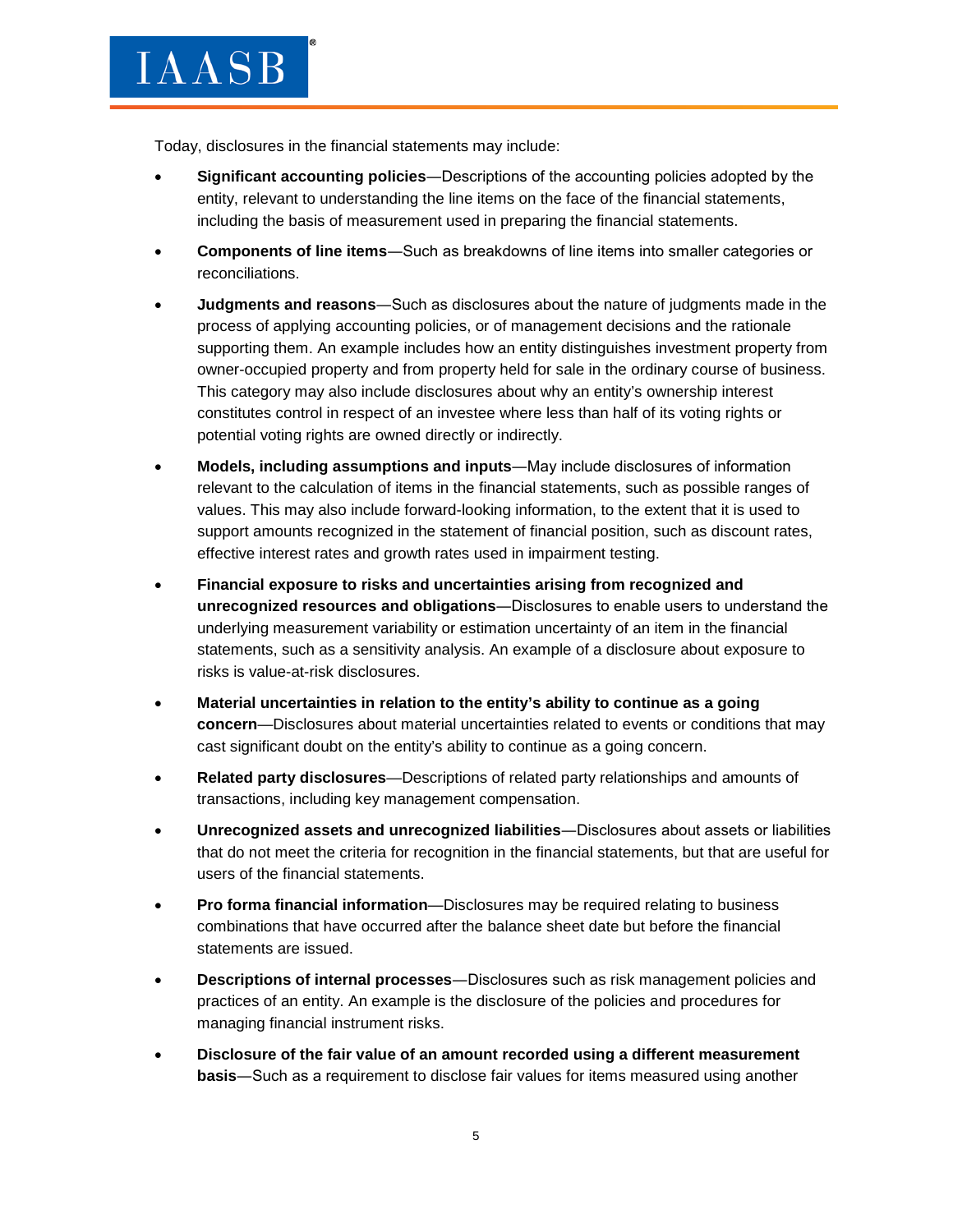measurement basis than that which is presented on the face of the financial statements, for example, historical cost or amortized cost.

- **Disclosures required to meet disclosure objectives of certain financial reporting frameworks**[8](#page-5-0) ―Overarching requirements in some financial reporting frameworks set out the objectives of the disclosures to be provided rather than require specific disclosures. Under this regime, preparers are expected to provide additional disclosures when compliance with the specific disclosure requirements in a standard would be insufficient for users to be able to understand the impact of particular transactions, other events and conditions on the entity's financial position and performance.
- **Factual information about the entity**―Such as addresses, names of group entities, composition of share capital and dividend payments.

#### **Other Financial Reporting Considerations**

 $IAASB$ 

- 11. The requirements of the applicable financial reporting framework,<sup>[9](#page-5-1)</sup> including those relating to disclosures, determine the form and content of the financial statements.<sup>[10](#page-5-2)</sup> Although financial reporting frameworks do not specify how to disclose every transaction, event or account balance, broad principles underlying the preparation and presentation of financial statements may be embodied in an applicable conceptual framework, $11$  and may be used by the auditor to help assess whether the financial statements comply with the financial reporting requirements. Whether information communicated in the financial statements is useful to users of the financial statements in making economic decisions is highly dependent on how an entity presents and discloses such information.
- 12. In representing that the financial statements have been prepared in accordance with the applicable financial reporting framework, management implicitly, or explicitly, is expected to make assertions regarding recognition, measurement and presentation of classes of transactions and events, account balances and disclosures.<sup>[12](#page-5-4)</sup> Some conceptual frameworks call this the fundamental characteristics of useful information,<sup>[13](#page-5-5)</sup> which, in contemporary accounting standards, often include

 $\overline{\phantom{a}}$ 

<span id="page-5-4"></span> $12$  ISA 315 (Revised), paragraph A123

<span id="page-5-0"></span>That is, disclosure requirements that establish the objectives to be accomplished, while not expressly requiring specific disclosure items. For example, an entity is required to provide additional disclosures when compliance with the specific requirements in IFRSs is insufficient to enable users to understand the impact of particular transactions, other events and conditions on the entity's financial position and financial performance (see International Accounting Standard (IAS) 1, *Presentation of Financial Statements,* paragraph 17(c)).

<span id="page-5-1"></span><sup>&</sup>lt;sup>9</sup> Some financial reporting frameworks are "fair presentation" frameworks, which require compliance with the requirements of the framework and acknowledge explicitly or implicitly that, to achieve fair presentation of the financial statements, it may be necessary for management to provide disclosures beyond those specifically required by the framework (ISA 200, paragraph 13(a)).

<span id="page-5-2"></span> $10$  ISA 200, paragraph A6

<span id="page-5-3"></span><sup>11</sup> For example, the International Accounting Standards Board's (IASB) *Conceptual Framework for Financial Reporting*  (Framework 2010)

<span id="page-5-5"></span><sup>&</sup>lt;sup>13</sup> The IASB's Framework 2010 notes that the fundamental qualitative characteristics include the types of information that is most useful to users for making economic decisions.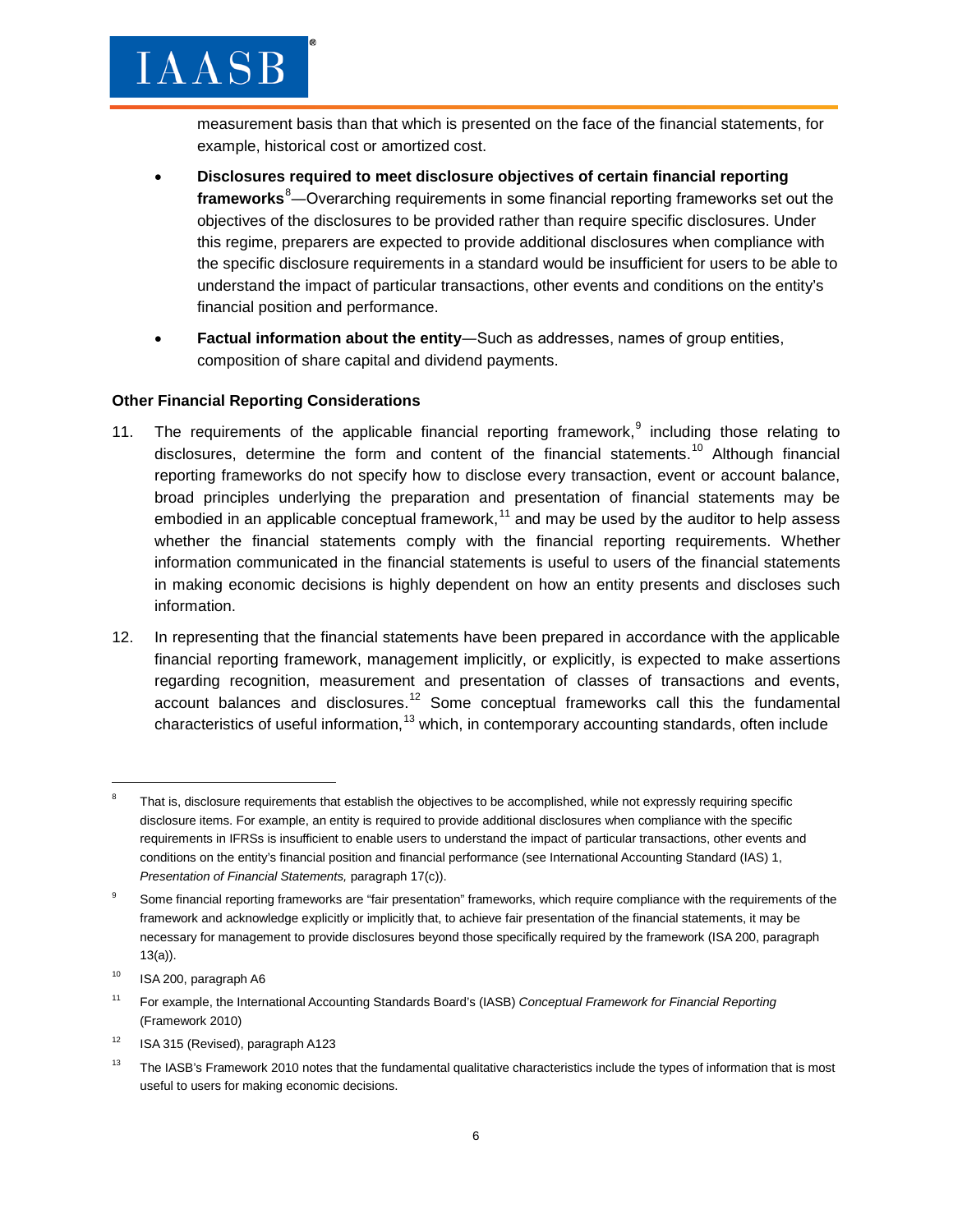"relevance" and "faithful representation",<sup>[14](#page-6-0)</sup> or similar characteristics.

- 13. As accounting standards have continued to evolve, some accounting standard setters have found it necessary to make changes to their conceptual frameworks. For example, in some accounting frameworks, "reliability" was once a principal qualitative characteristic of financial information but has been superseded by other concepts, such as "faithful representation."
- 14. Given this new emphasis on faithful representation, it has been argued that, in some circumstances, the disclosures that provide further context to a financial statement line item may become at least as important, if not more useful and relevant, to users as the amount disclosed on the face of the financial statements. The supporting disclosures are necessary to inform users about judgments and assumptions made in the measurement of the line item, the reasons for these judgments, facts, and circumstances and the measurement uncertainty related to that line item. In effect, the disclosures in these cases are being used to achieve the principles of relevance or faithful representation, or both.

### **Audit Considerations Relating to Disclosures**

- 15. The auditor addresses disclosures in the context of the auditor's overall objectives in conducting an audit in accordance with the ISAs, which are to obtain reasonable assurance about whether the financial statements as a whole are free from material misstatement, whether due to fraud or error, and to express an opinion on whether the financial statements are prepared, in all material respects, in accordance with an applicable financial reporting framework, and to report thereon.<sup>[15](#page-6-1)</sup>
- 16. Throughout the ISAs, the use of the term "financial statements," by definition, includes disclosures.<sup>[16](#page-6-2)</sup> Accordingly, where the requirements and guidance in the ISAs refer to "financial statements", this is intended to include considerations about disclosures as well as classes of transactions and account balances. However, although gathering sufficient appropriate audit evidence for disclosures is an integral part of the audit, it is not the auditor's objective to form a separate opinion on each individual disclosure in the financial statements.
- 17. As explained in ISA 320, the auditor obtains reasonable assurance by obtaining sufficient appropriate audit evidence to reduce audit risk to an acceptably low level. Audit risk is a function of the risks of material misstatement and detection risk. Materiality and audit risk are therefore considered when identifying and assessing the risks of material misstatement; determining the nature, timing and extent of further audit procedures; and evaluating the effect of uncorrected misstatements, if any, on the financial statements, and in forming an opinion in the auditor's report.<sup>[17](#page-6-3)</sup>

<span id="page-6-0"></span><sup>&</sup>lt;sup>14</sup> Relevance and faithful representation are the fundamental qualitative characteristics of the IASB's Framework 2010, and are used as examples to represent the characteristics of accounting information included in disclosures. Other accounting frameworks may use similar terms, which are to be considered in a similar way when assessing the accounting requirements of information to be included in disclosures.

<span id="page-6-1"></span> $15$  ISA 200, paragraph 11

<span id="page-6-2"></span><sup>&</sup>lt;sup>16</sup> (New) Revisions to ISA 200, paragraph 13(f) (The definition has been revised to clarify that disclosures comprise explanatory or descriptive information, set out as required, expressly permitted or otherwise allowed by the applicable financial reporting framework on the face of a financial statement, or in the notes, or incorporated therein by cross-reference.)

<span id="page-6-3"></span><sup>&</sup>lt;sup>17</sup> ISA 320, paragraph A1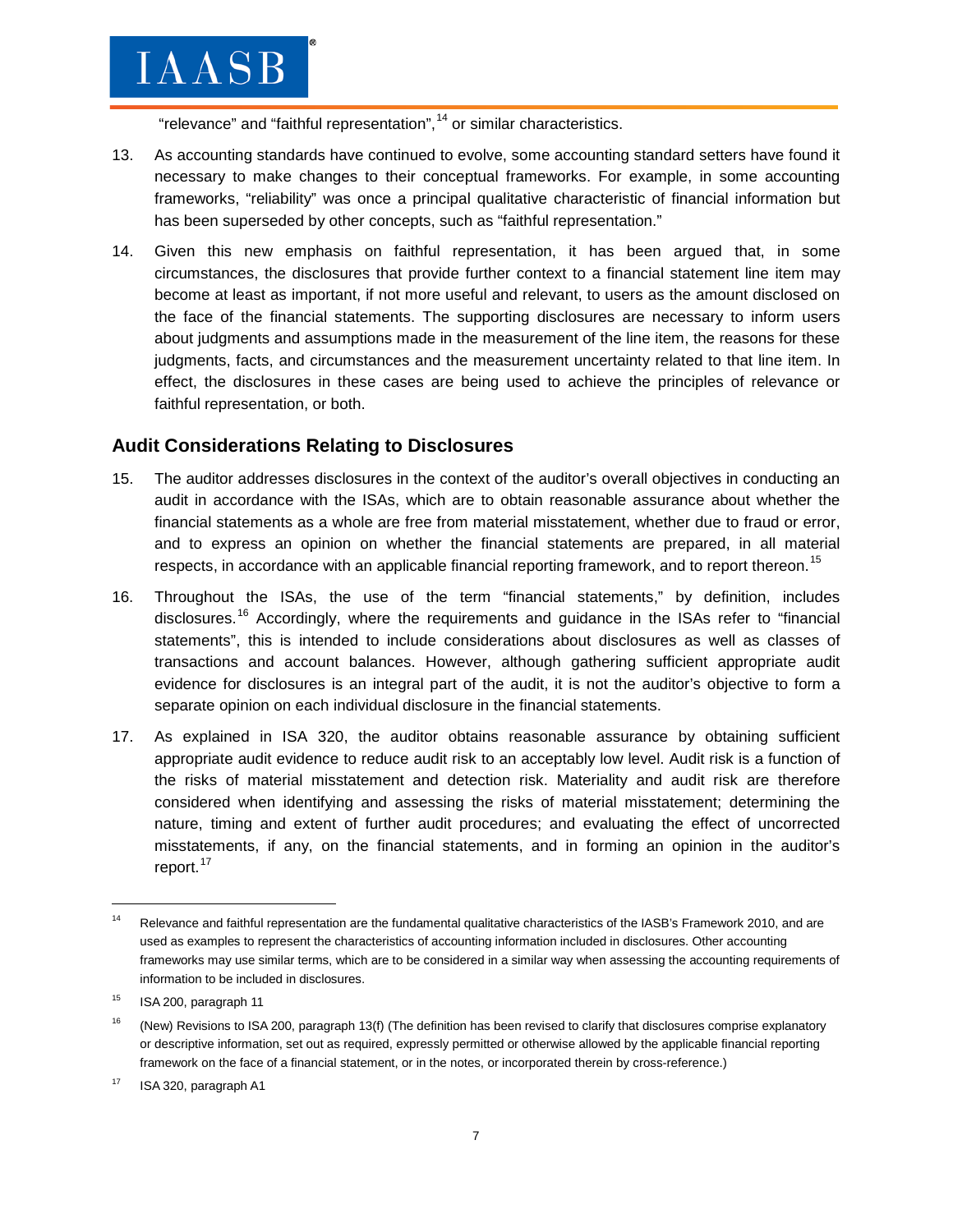- 18. The auditor's determination of materiality is a matter of professional judgment, and is affected by the auditor's perception of the financial reporting needs of users of the financial statements. The determination of materiality under the ISAs assumes that users have a reasonable knowledge of business and economic activities and accounting. It also assumes that they have a willingness to study the information in the financial statements with reasonable diligence; understand that the financial statements are prepared, presented and audited to levels of materiality; recognize the uncertainties inherent in the measurement of amounts based on the use of estimates, judgment and the consideration of future events; and make reasonable economic decisions on the basis of the information in the financial statements. $18$
- [19](#page-7-1). The concepts of professional judgment<sup>19</sup> and professional skepticism<sup>[20](#page-7-2)</sup> are fundamental to audits of financial statements and therefore apply to the audit work performed on disclosures. The need for professional skepticism is essential when considering disclosures, for example with regard to:
	- Identifying and assessing the risks of material misstatement.<sup>[21](#page-7-3)</sup> The auditor's consideration of disclosures in the financial statements when identifying and assessing risks includes quantitative and qualitative disclosures.
	- Considering the implications of misstatements in both quantitative and qualitative disclosures.
	- Evaluating management's judgments, and the potential for management bias, in applying the requirements of the applicable financial reporting framework. For example, management may present disclosures in a manner that obscures a proper understanding of the matters disclosed. Such disclosures may also be indicative of the risk of material misstatement due to fraud. $^{22}$  $^{22}$  $^{22}$
	- Evaluating whether sufficient appropriate evidence has been obtained, which can be particularly challenging for some disclosures, such as qualitative disclosures.
	- Drawing conclusions based on the audit evidence obtained, for example, assessing whether the presentation and disclosures achieve fair presentation. $^{23}$  $^{23}$  $^{23}$

#### **A Focus on Disclosures throughout the Audit Process**

20. Disclosures are an integral part of the financial statements. Accordingly, it is important for the auditor to give attention to disclosures throughout the audit. Various aspects of the ISAs are intended to help auditors focus on disclosures earlier in the audit process, and when relevant in performing audit procedures on classes of transactions, events, account balances, and disclosures, in particular in relation to:

<span id="page-7-0"></span> $18$  ISA 320, paragraph 4

<span id="page-7-1"></span> $19$  ISA 200, paragraph 16

<span id="page-7-2"></span> $20$  ISA 200, paragraph 15

<span id="page-7-3"></span> $21$  ISA 200, paragraph 7

<span id="page-7-4"></span> $22$  (New) ISA 450, paragraph A17 (new examples about misstatements in disclosures that could be indicative of fraud)

<span id="page-7-5"></span><sup>&</sup>lt;sup>23</sup> (New) ISA 700 (Revised), paragraph A4b (highlights that the auditor's evaluation about whether the financial statements achieve fair presentation is a matter of professional judgment) (In the 2015 IAASB Handbook, paragraph A4b in ISA 700 (Revised) has been renumbered as paragraph A8)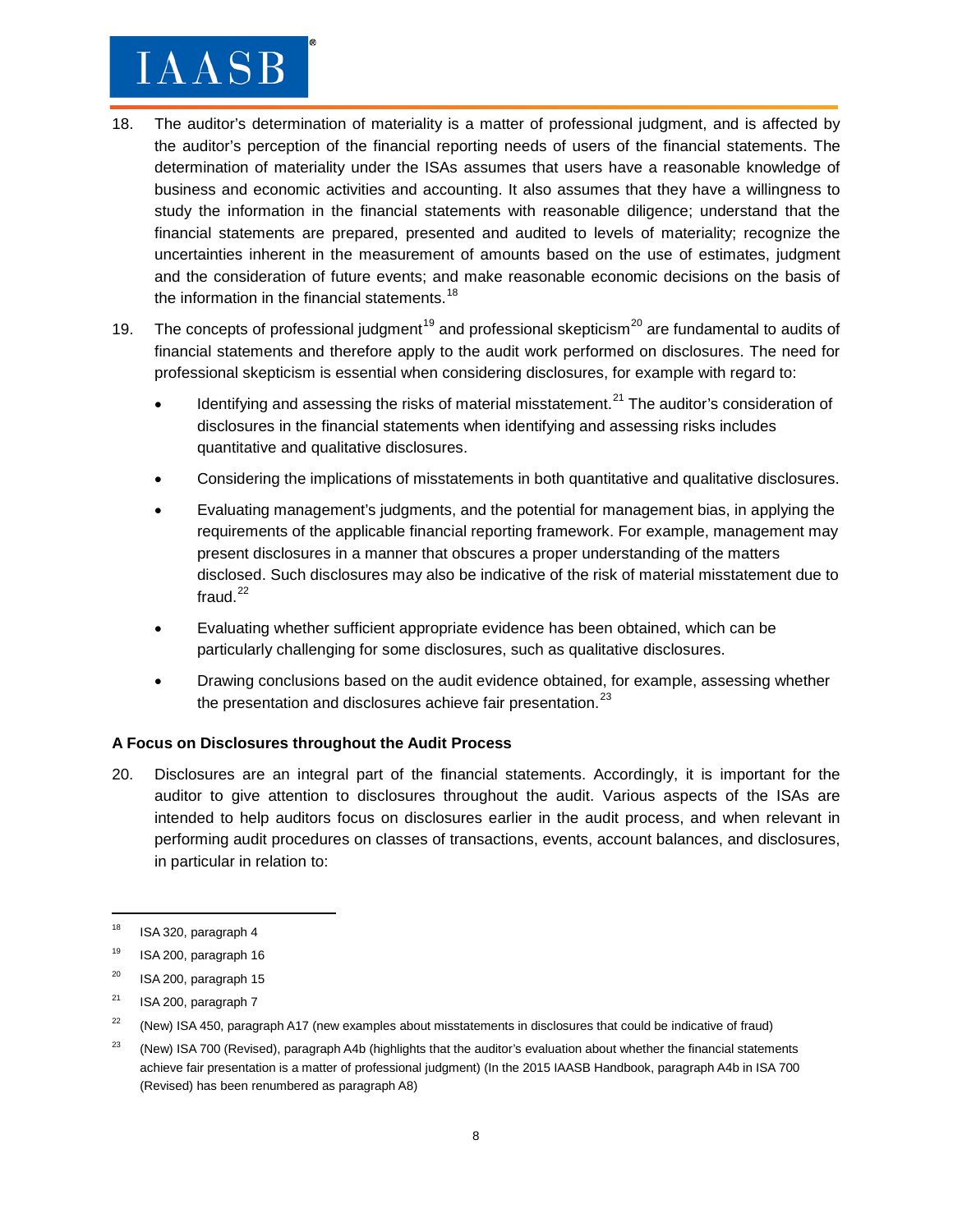## $_{\mathrm{IARSB}}$

- **Terms of the engagement**―Additional matters may be included in the audit engagement letter, for example: $^{24}$  $^{24}$  $^{24}$ 
	- o A description of the responsibilities of management relating to disclosures, particularly relating to making the draft financial statements and all information relevant to their preparation available for the audit, whether the information is obtained from within or outside of the general and subsidiary ledgers (including all information relevant to the preparation of disclosures), and the other information, $25$  to allow sufficient time to complete the audit; and
	- o The expectation that management will provide written representations.
- **Communication with those charged with governance**―When communicating about the planned timing and scope of the audit, the auditor may also consider communicating the planned approach to addressing the implications on the individual statements and the disclosures of any significant changes within the applicable financial reporting framework or in the entity's environment, financial condition or activities. [26](#page-8-2)
- **Planning**―Consideration of disclosures earlier in the audit process will assist the auditor in giving appropriate attention to, and planning adequate time for, addressing some of the challenges related to disclosures.<sup>[27](#page-8-3)</sup> Consideration about disclosures early in the audit process may also help the auditor to determine the impact on the audit from:
	- o Significant new or revised disclosures required as a result of changes in the entity's environment, financial condition or activities (for example, a change in the required identification of segments and reporting of segment information arising from a significant business combination).
	- o Significant new or revised disclosures arising from changes to the applicable financial reporting framework.
	- o The need for the involvement of an auditor's expert to assist with audit procedures related to particular disclosures (for example, disclosures related to pension or other retirement benefit obligations).

<span id="page-8-0"></span> $24$  (New) Revisions to ISA 210, paragraph A23 (new examples on management making information available for purposes of the audit including: information in the financial statements from outside of the general and subsidiary ledgers; and making the draft financial statements, including information relevant to disclosures, available in a timely manner) and Example Audit Engagement Letter in Appendix 1 (footnote added to highlight examples of additional items that may be added to the audit engagement letter)

<span id="page-8-2"></span><span id="page-8-1"></span><sup>25</sup> As defined in ISA 720 (Revised), *The Auditor's Responsibilities Relating to Other Information*

<span id="page-8-3"></span><sup>&</sup>lt;sup>26</sup> (New) Revisions to ISA 260, paragraph A13 (additional example added of disclosure-related matters that may be discussed with those charged with governance)<sup>27</sup> (New) Revisions to ISA 300, Para A12a (new guidance for auditors to consider the effect of disclosures on the nature, timing and extent of planned audit procedures)

<span id="page-8-4"></span><sup>&</sup>lt;sup>27</sup> (New) Revisions to ISA 300, Para A12a (new guidance for auditors to consider the effect of disclosures on the nature, timing and extent of planned audit procedures)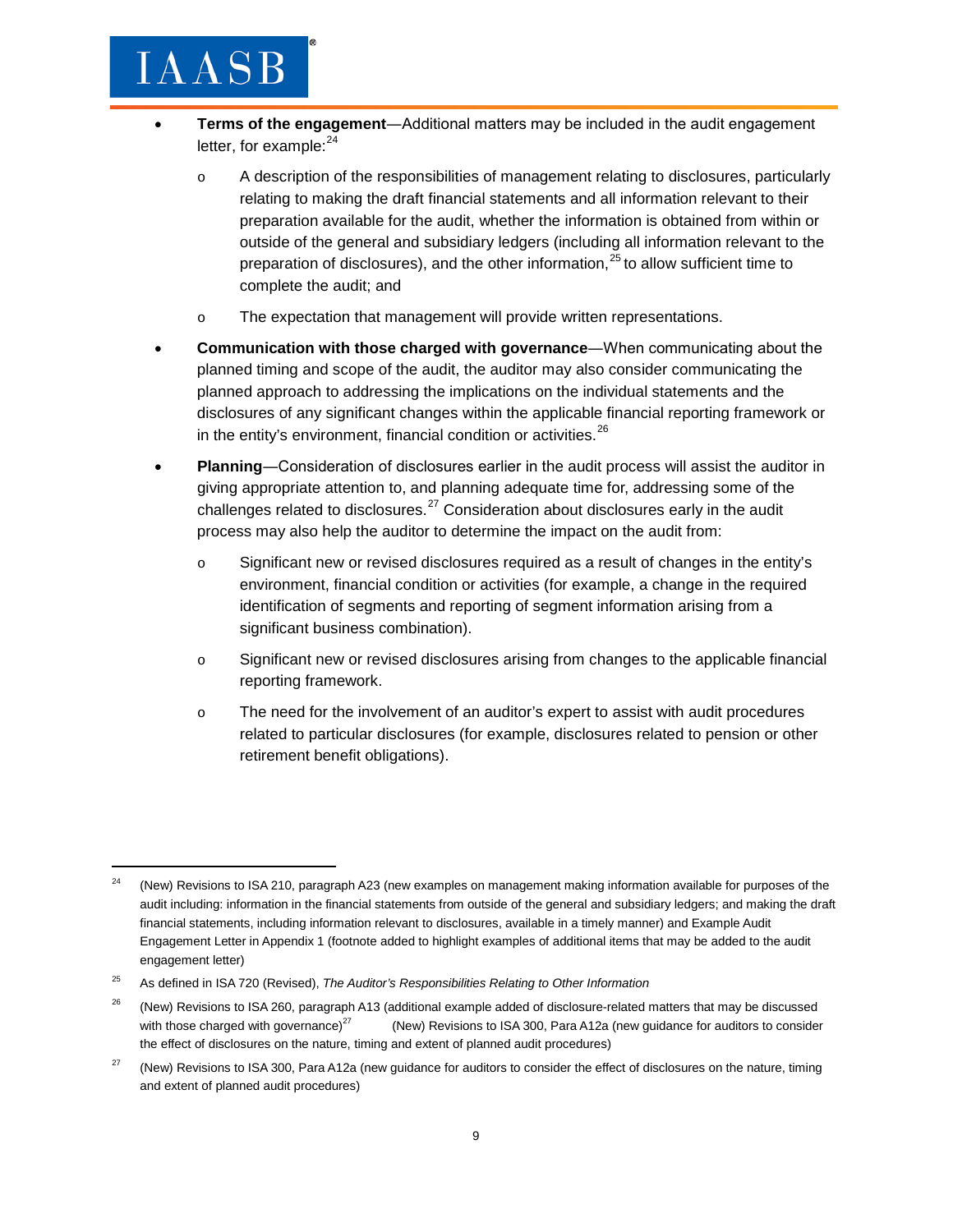o Matters relating to disclosures that the auditor may wish to discuss with those charged with governance.<sup>[28](#page-8-4)</sup>

#### **Understanding the Entity and Its Environment, Including Its Internal Control, and the Auditor's Risk Assessment and Response in Relation to Disclosures**

ISA 300 requires the auditor to develop an audit plan that includes, among other things, a description of the nature, timing and extent of planned risk assessment procedures as determined under ISA 315 (Revised) $^{29}$  $^{29}$  $^{29}$  and the nature, timing and extent of planned further audit procedures at the assertion level, as determined under ISA 3[30](#page-9-1).<sup>30</sup>

21. Determining the nature, timing and extent of planned risk assessment procedures, and the further audit procedures as they relate to disclosures, is important in light of both the wide range of information and the level of detail that may be encompassed in those disclosures. Therefore consideration of the nature, timing and extent of work to be performed on disclosures is integral to the process of developing an appropriate audit plan.

The auditor is required to obtain an understanding of the entity and its environment, including the entity's internal control.<sup>[31](#page-9-2)</sup> As part of obtaining an understanding of the entity's internal controls, ISA 315 (Revised) requires the auditor to obtain an understanding of relevant aspects of the information system relating to information disclosed in the financial statements that is obtained from within or outside of the general and subsidiary ledgers.<sup>[32](#page-9-3)</sup>

- 22. The following areas may be particularly important in the context of disclosures when understanding the entity and its environment, including the entity's internal control: $^{33}$  $^{33}$  $^{33}$ 
	- Regulatory factors, such as the required disclosures in a regulated industry or disclosure of environmental requirements affecting the industry and the entity's business;
	- Disclosures about investments and investment activities, such as investments in nonconsolidated entities, including partnerships, joint ventures and special-purpose entities;
	- Disclosures about financing and financing activities such as debt structure and related terms, including off-balance-sheet financing arrangements and leasing arrangements; and
	- Financial reporting practices, such as industry-specific disclosures:  $34$

as well as understanding, where relevant, whether an entity's complex business structure has been

<span id="page-9-0"></span><sup>&</sup>lt;sup>28</sup> (New) Revisions to ISA 300, paragraph A12b (new guidance to provide examples of matters that may be dealt with on a more timely basis in the audit if disclosures are considered earlier in the audit process)

<span id="page-9-1"></span> $29$  ISA 300, paragraph 9(a)

<span id="page-9-2"></span> $30$  ISA 300, paragraph 9(b)

<span id="page-9-3"></span> $31$  ISA 315 (Revised), paragraphs 11-12

<span id="page-9-4"></span><sup>&</sup>lt;sup>32</sup> (New) ISA 315 (Revised), paragraph 18 (addition to paragraph 18 makes clear that the relevant understanding that is obtained includes those aspects that are relevant to the information that has been disclosed in the financial statements).

<span id="page-9-5"></span><sup>&</sup>lt;sup>33</sup> See ISA 315 (Revised), paragraphs 11 and A24-A48.

<span id="page-9-6"></span><sup>&</sup>lt;sup>34</sup> (New) Revisions to ISA 315 (Revised), paragraph A31 (revised to emphasize disclosure considerations in specific areas already included in this paragraph)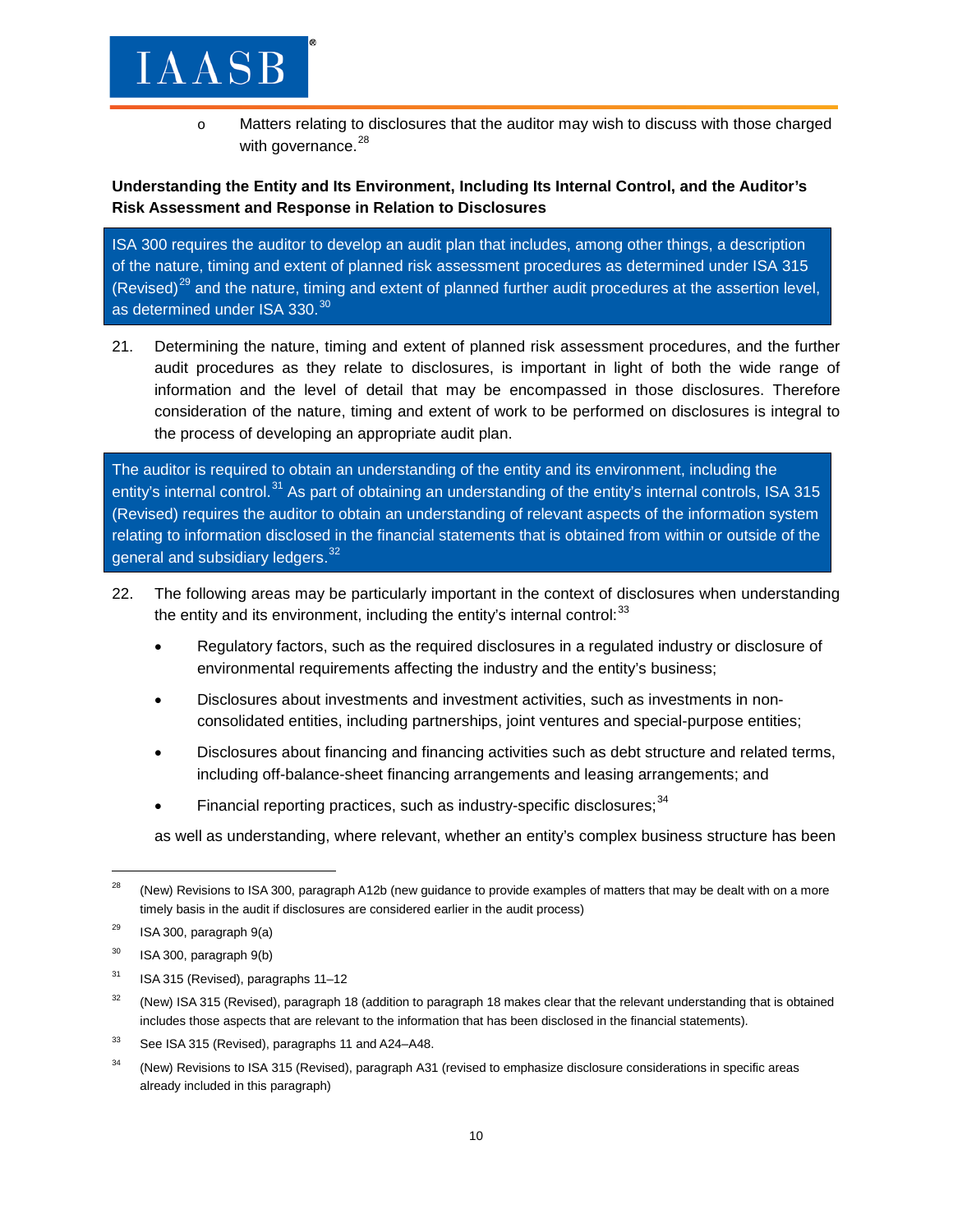adequately disclosed, or whether related party disclosures properly describe, as required, the relationship and transactions between the owners of the entity and other related people or entities.<sup>[35](#page-9-6)</sup>

- 23. Some of the required understanding may also come from the auditor's previous experience with the entity and audit procedures performed in previous audits. For example, particular types of disclosures where the auditor previously experienced difficulty in performing the necessary audit procedures may inform the auditor for the current year's audit (e.g., due to their complexity).  $36$
- 24. Certain disclosures may contain information that is obtained from outside of the general and subsidiary ledgers. Accordingly, in understanding the information system, including related business processes, relevant to financial reporting, the auditor is required to understand relevant aspects of that system relating to information disclosed in the financial statements that is obtained from within or outside of the general and subsidiary ledgers. Examples of this information may include:
	- Information obtained from lease agreements disclosed in the financial statements, such as renewal options or future lease payments.
	- Information disclosed in the financial statements that is produced by an entity's risk management system.
	- Fair value information produced by management's experts and disclosed in the financial statements.
	- Information disclosed in the financial statements that has been obtained from models, or from other calculations used to develop estimates recognized or disclosed in the financial statements, including information relating to the underlying data and assumptions used in those models, such as:
		- o Assumptions developed internally that may affect an asset's useful life; or
		- o Data such as interest rates that are affected by factors outside the control of the entity.
	- Information disclosed in the financial statements about sensitivity analyses derived from financial models that demonstrates that management has considered alternative assumptions.
	- Information recognized or disclosed in the financial statements that has been obtained from an entity's tax returns and records.
	- Information disclosed in the financial statements that has been obtained from analyses prepared to support management's assessment of the entity's ability to continue as a going concern, such as disclosures, if any, related to events or conditions that have been identified that may cast significant doubt on the entity's ability to continue as a going concern.<sup>[37](#page-10-1)</sup>
- 25. Disclosures in the financial statements of smaller entities may be less detailed or less complex (e.g., some financial reporting frameworks allow smaller entities to provide fewer disclosures in the

<sup>&</sup>lt;sup>35</sup> (New) Revisions to ISA 315 (Revised), paragraph A30 (revised guidance to emphasize disclosures)

<span id="page-10-0"></span><sup>&</sup>lt;sup>36</sup> (New) Revisions to ISA 315 (Revised), paragraph A19 (example added about matters arising from previous audits where the auditor experienced difficulty in performing the necessary procedures)

<span id="page-10-1"></span><sup>&</sup>lt;sup>37</sup> (New) ISA 315 (Revised), paragraph A89a (new guidance with examples of where this information may come from)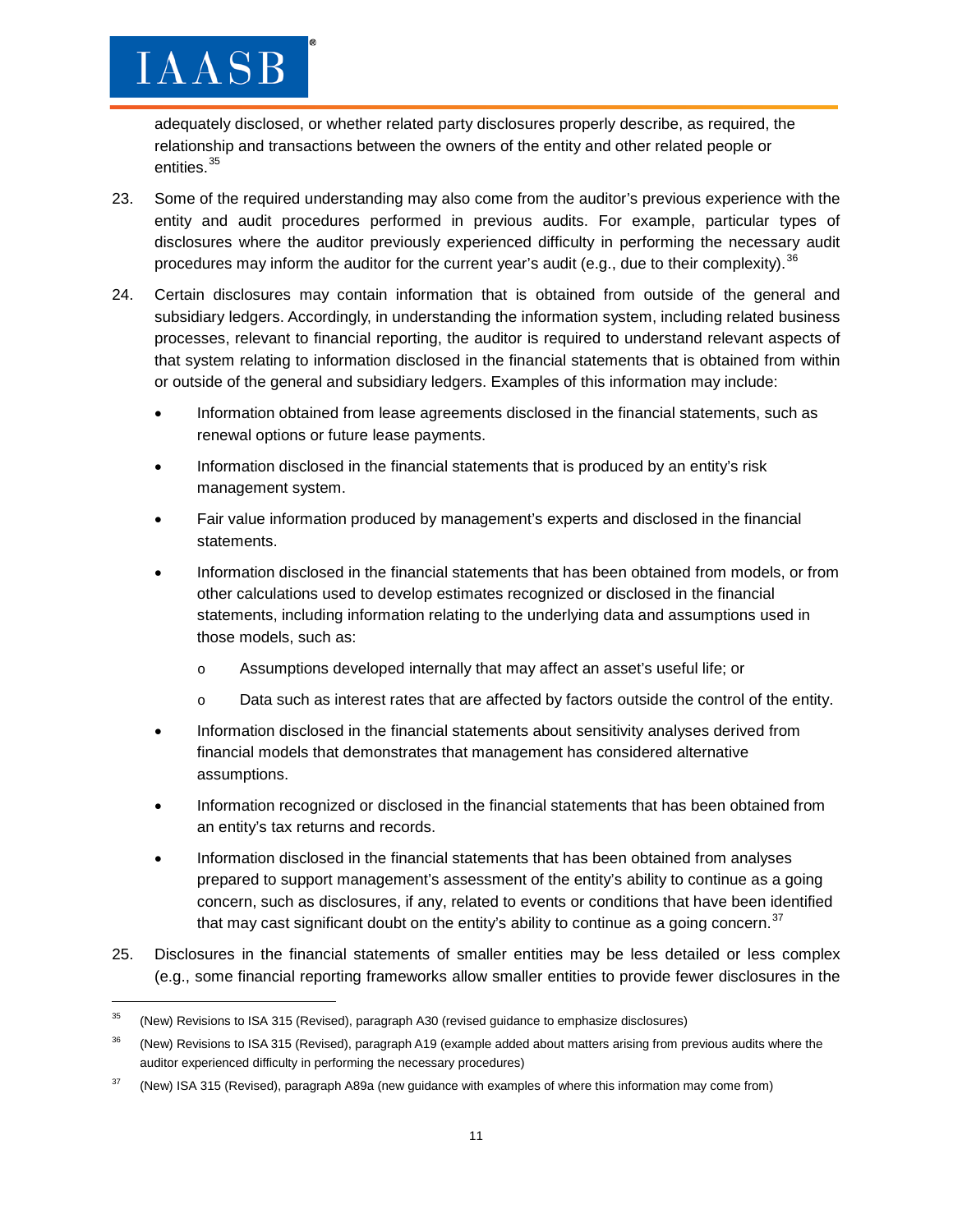financial statements). However, this does not relieve the auditor of the responsibility to obtain an understanding of the entity and its environment, including internal control, as it relates to disclosures.<sup>[38](#page-11-0)</sup>

ISA 315 (Revised) requires discussion by the engagement partner and other key engagement team members about the susceptibility of the entity's financial statements to material misstatement, and the application of the applicable financial reporting framework to the entity's facts and circumstances.<sup>[39](#page-11-1)</sup>

26. Matters the audit engagement team may discuss relating to disclosures include:

- Changes in financial reporting requirements that may result in significant new or revised disclosures;
- Changes in the entity's environment, financial condition or activities that may result in significant new or revised disclosures, for example a significant business combination in the period under audit;
- Disclosures for which obtaining sufficient appropriate audit evidence may have been difficult in the past.; and
- Disclosures about complex matters, including those involving significant management judgment as to what information to disclose.<sup>[40](#page-11-2)</sup>
- 27. ISA 240 (Revised) emphasizes that the discussion required by ISA 315 (Revised) includes how and where the entity's financial statements may be susceptible to material misstatement due to fraud, including how fraud might occur. This includes consideration of the risk that management may attempt to present disclosures in a manner that may obscure a proper understanding of the matters disclosed (for example, by including too much immaterial information or by using unclear or ambiguous language).<sup>[41](#page-11-3)</sup> Examples of areas where there may be an increased risk of misstatement resulting from fraudulent financial reporting include disclosure of related party relationships and transactions and areas of subjectivity or judgment (for example, maturity analysis tables, sensitivity disclosures, and disclosures required to achieve fair presentation).

The auditor is required by ISA 315 (Revised) to identify and assess the risks of material misstatement at the financial statement level; and at the assertion level for classes of transactions, account balances, and disclosures (including the quantitative and qualitative aspects of such disclosures). <sup>[42](#page-11-4)</sup>

28. Risks of material misstatement at the financial statement level refer to risks that relate pervasively to the financial statements as a whole and potentially affect many assertions. Risks at the financial statement level may derive in particular from a deficient control environment. Deficiencies such as a

<span id="page-11-0"></span><sup>&</sup>lt;sup>38</sup> (New) ISA 315 (Revised), paragraph A128c (new paragraph to highlight that audits of smaller entities with less complex disclosures are still subject to the same procedures).

<span id="page-11-1"></span> $39$  ISA 315 (Revised), paragraph 10

<span id="page-11-2"></span><sup>&</sup>lt;sup>40</sup> (New) Revisions to ISA 315 (Revised), paragraph A21a (new guidance for possible related matters that could be discussed)

<span id="page-11-3"></span><sup>&</sup>lt;sup>41</sup> (New) Revisions to ISA 240, paragraph A11 (revisions to provide further examples about where fraud could arise in disclosures)

<span id="page-11-4"></span><sup>&</sup>lt;sup>42</sup> ISA 315 (Revised), paragraph 25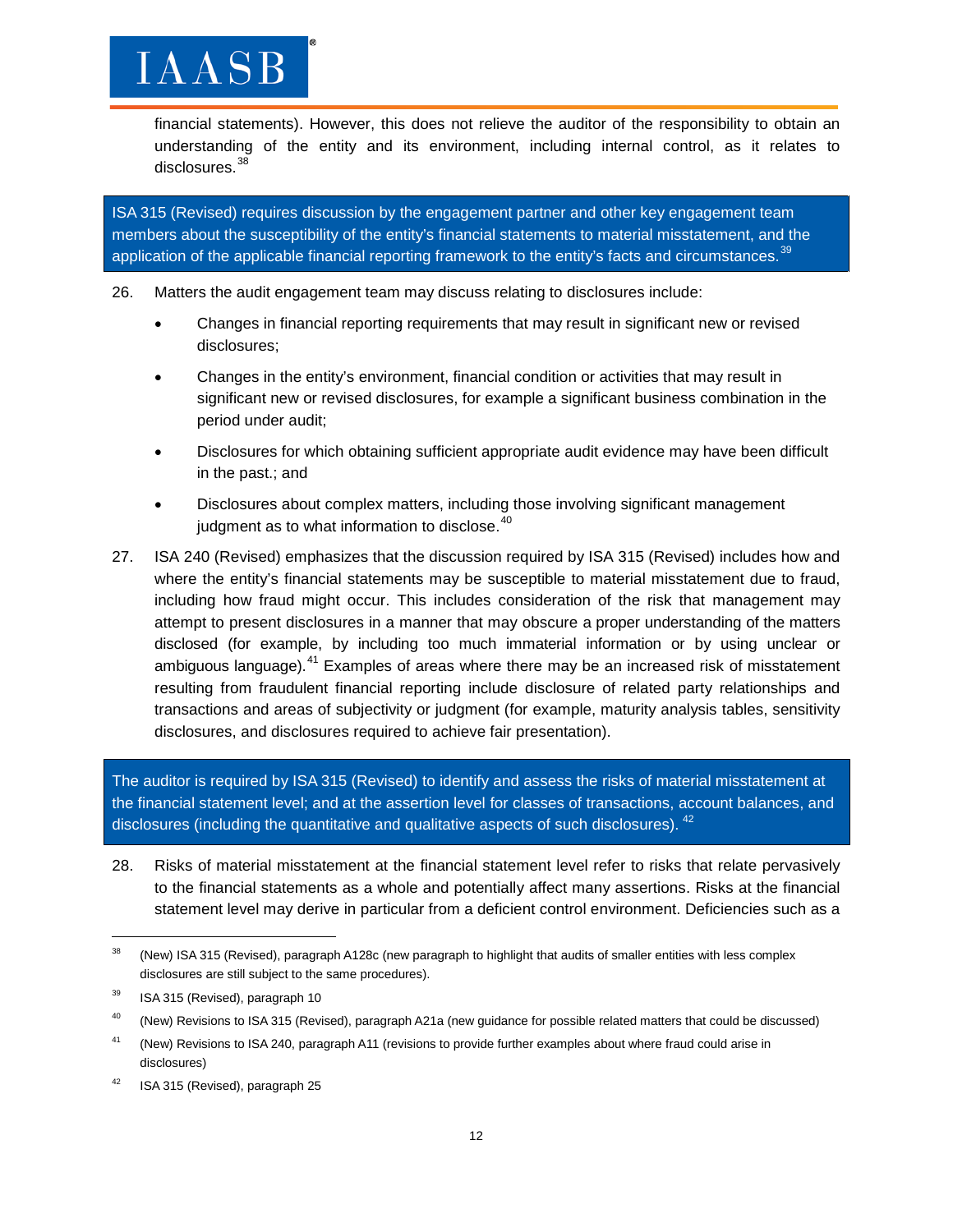$\overline{\phantom{a}}$ 

lack of management competence or lack of oversight over the preparation of the information included in disclosures may have a more pervasive effect on the financial statements, and require an overall response by the auditor,  $43$  such as assigning reviews of the disclosures to more experienced staff or those with specialized skills in this area.

- 29. Since many disclosures are directly related to line items in the financial statements, consideration of the risk of material misstatement at the assertion level for disclosures may be done at the same time as, and in conjunction with, consideration of the risk of material misstatement of the related line item. For example, when assessing the risk of material misstatement for impairment amounts recognized (for example, relating to the valuation of goodwill), the auditor may also assess the risk of material misstatement about the related disclosures, such as the information about the impairment model (model used, growth rates, interest rates, etc.). For disclosures, the level at which the risk assessment is carried out is a matter of the auditor's professional judgment, and such assessment is performed using the knowledge that the auditor has gained about the entity and its activities such that the assessment is made at the appropriate level.<sup>[44](#page-12-1)</sup>
- 30. Financial reporting frameworks may require disclosures that are not directly related to a recorded transaction, event or account balance (for example, disclosure of a contingent liability). The auditor's assessment of the risks of material misstatement also extends to these disclosures, and the same assertions described for classes of transactions and events and account balances, and related disclosures, may be used (adapted as appropriate).  $45$
- 31. As explained in paragraph A1 of ISA 320, materiality and audit risk are considered when identifying and assessing the risks of material misstatement in classes of transactions, account balances and disclosures. The auditor's determination of materiality is a matter of professional judgment, and is affected by the auditor's perception of the financial reporting needs of users of the financial statements.<sup>[46](#page-12-3)</sup>
- 32. The auditor's consideration of disclosures in the financial statements when identifying and assessing the risks of material misstatement includes consideration of both quantitative and qualitative disclosures, the misstatement of which could be material (i.e., in general, misstatements are considered to be material if they could reasonably be expected to influence the economic decisions of users taken on the basis of the financial statements as a whole). Depending on the circumstances of the entity and the engagement, examples of disclosures that will have qualitative aspects and that may be relevant when assessing the risks of material misstatement include disclosures about:
	- Liquidity and debt covenants of an entity in financial distress.
	- Events or circumstances that have led to the recognition of an impairment loss.

<span id="page-12-3"></span><sup>46</sup> (New) Revisions to ISA 315 (Revised), paragraph A128a (guidance added for identifying and assessing the risks of material misstatements in disclosures)

<span id="page-12-0"></span><sup>&</sup>lt;sup>43</sup> ISA 315 (Revised), paragraph A118 and (New) Revisions to ISA 315 (Revised), paragraph A119 (new example added to explain when a matter relating to disclosures is pervasive to the financial statements)

<span id="page-12-1"></span><sup>44</sup> (New) Revisions to ISA 315 (Revised), paragraphs A124(a)–(b) (assertions for classes of transactions and events, and account balances, revised to include assertions for related disclosures as well as presentation)

<span id="page-12-2"></span><sup>&</sup>lt;sup>45</sup> (New) Revisions to ISA 315 (Revised), paragraph A124a (new guidance for those disclosures that are not necessarily covered by paragraphs A124(a)–(b))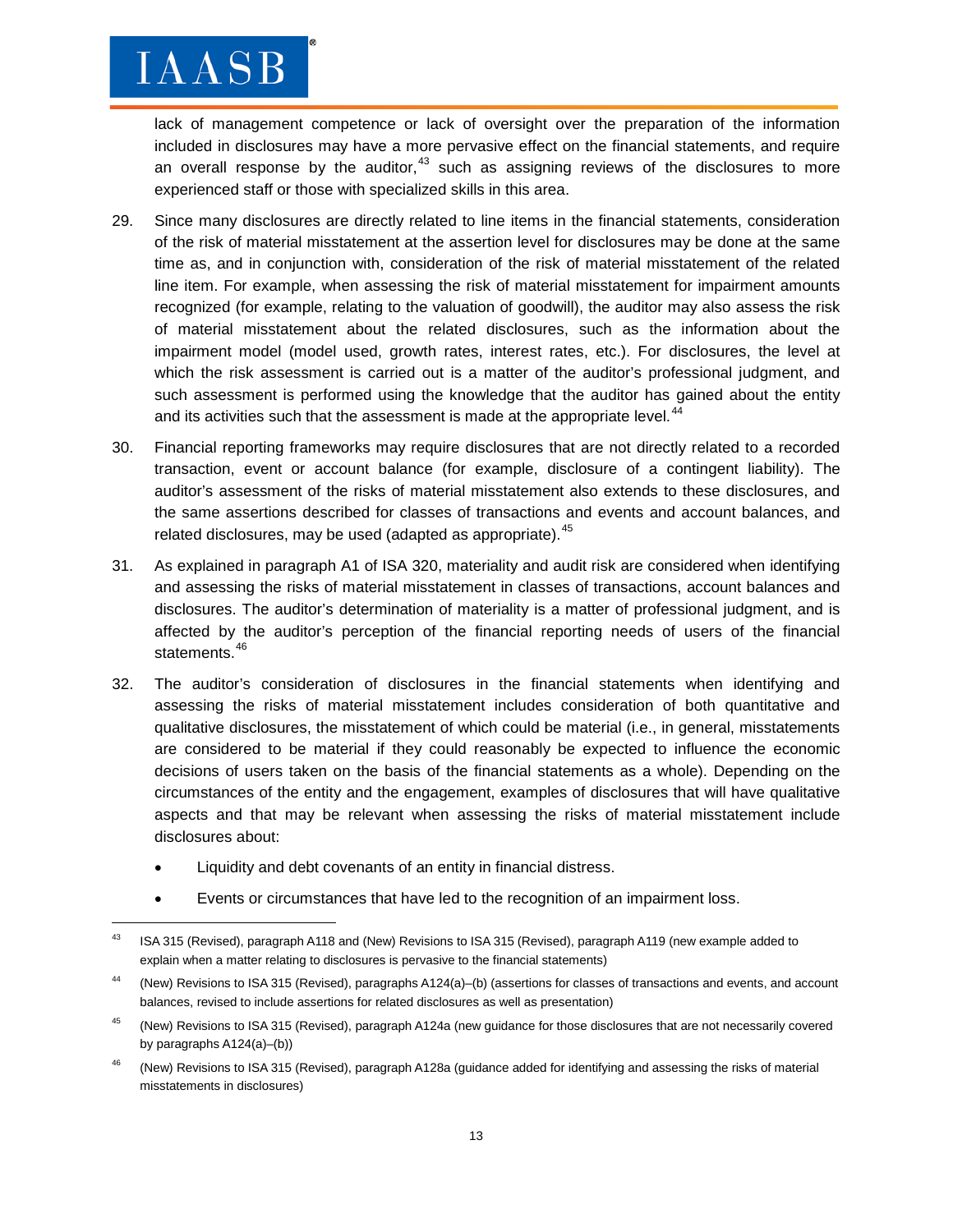- Key sources of estimation uncertainty, including assumptions about the future.
- The nature of a change in accounting policy, and other relevant disclosures required by the applicable financial reporting framework where, for example, new financial reporting requirements are expected to have a significant impact on the financial position and financial performance of the entity.
- Share-based payment arrangements, including information about how any amounts recognized were determined, and other relevant disclosures.
- Related parties, and related party transactions.
- Sensitivity analyses, including the effects of changes in assumptions used in the entity's valuation techniques intended to enable users to understand the underlying measurement uncertainty of a recorded or disclosed amount.<sup>[47](#page-13-0)</sup>
- 33. Appendix 2 of ISA 315 (Revised) provides examples of conditions and events that may indicate the existence of risks of material misstatement in the financial statements. For example, incentives for management and employees to engage in fraudulent financial reporting, events or transactions that involve significant measurement uncertainty, and the possibility of omission of, or obscuring, useful and relevant information, may be particularly relevant in the context of the auditor's work on disclosures.<sup>[48](#page-13-1)</sup>

The auditor is required by ISA 330 (Revised) to design and implement an overall response to address the assessed risks of material misstatement at the financial statement level. The auditor is also required to design and perform further audit procedures whose nature, timing and extent are based on and are responsive to assessed risks of material misstatement at the assertion level. $49$ 

- 34. When designing audit procedures in relation to disclosures, the auditor may also consider:
	- The controls over the preparation of the financial statements,<sup>[50](#page-13-3)</sup> such as the adequate review of the preparation of the financial statements, including over information for those disclosures where the information is obtained from outside of the general and subsidiary ledgers. For example, those charged with governance have responsibility for overseeing the preparation of the financial statements but there may be other controls involving review of the disclosures that are directly related to the underlying amounts recognized..
	- Procedures performed on the related line items in the financial statements. For example, some parts of the required disclosures may already have been addressed by the audit procedures on the underlying amounts recognized in the financial statements.
	- The assessed risks for the disclosures, which may affect the disclosures selected for testing.

<span id="page-13-0"></span><sup>&</sup>lt;sup>47</sup> (New) Revisions to ISA 315 (Revised), paragraph A128b (new guidance providing examples of material qualitative disclosures)

<span id="page-13-1"></span><sup>&</sup>lt;sup>48</sup> (New) Revisions to ISA 315 (Revised), paragraph A128 and Appendix 2 (new examples added to emphasize disclosures)

<span id="page-13-2"></span> $49$  ISA 330, paragraphs 5 and 6

<span id="page-13-3"></span><sup>&</sup>lt;sup>50</sup> (New) Revisions to ISA 315 (Revised), paragraph A99a (example of a control activity added relating to the preparation of the financial statements)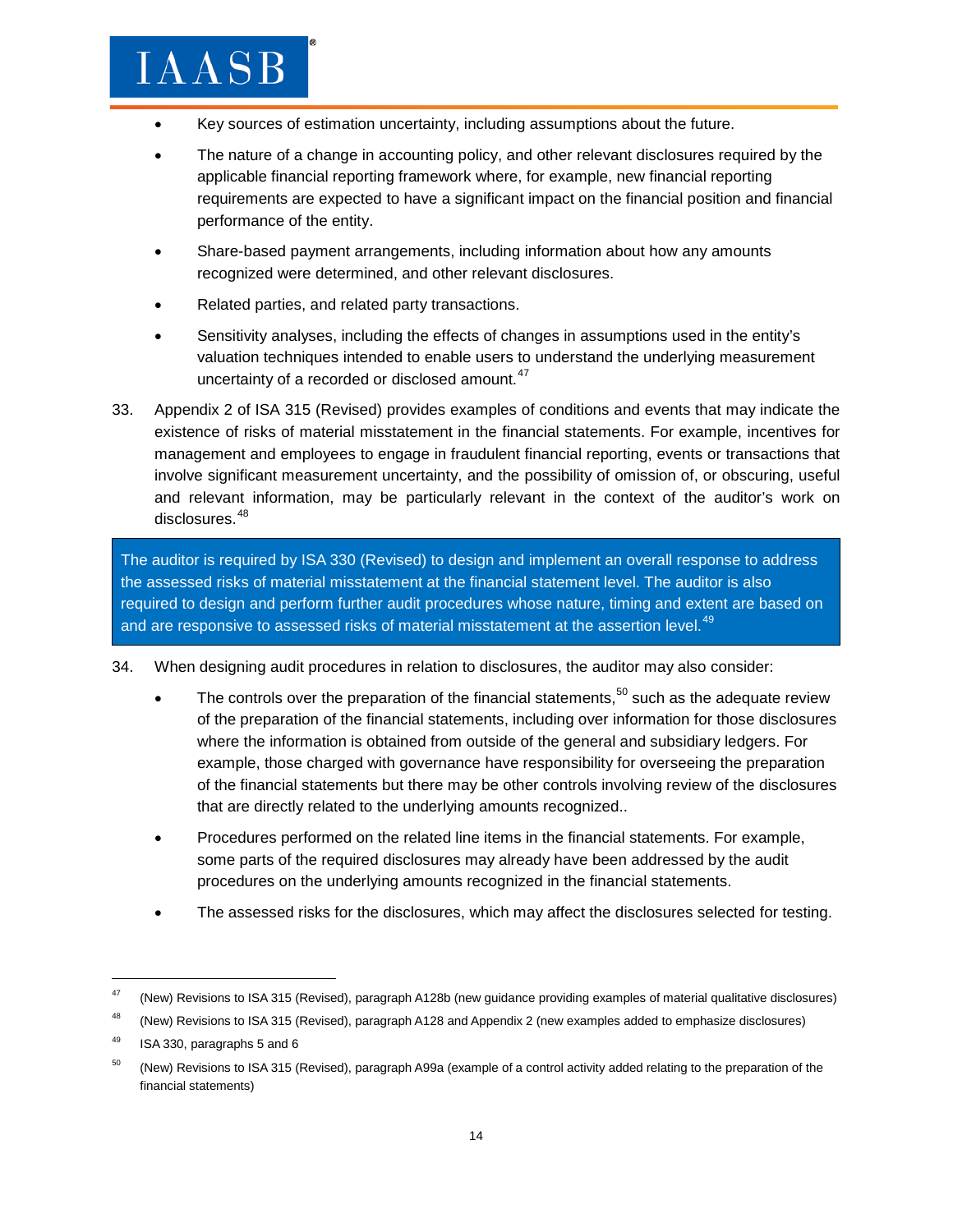- 35. The audit procedures performed on disclosures are based on the auditor's assessment of risk and materiality for the financial statements as a whole or the materiality for particular financial statement items, when applicable. For example, the disclosure of the objectives, policies and processes for managing credit risk<sup>[51](#page-14-0)</sup> may not be considered to give rise to a risk of material misstatement for some entities and therefore the auditor may consider it appropriate to refer to relevant risk manuals, minutes of meetings etc. in order to assess the accuracy with which the disclosure describes the entity's process. However, for entities with banking and insurance activities, the objectives, policies and processes for managing credit risk are more fundamental to the entity, and the work effort required would likely be more comprehensive. In this case, the auditor's focus may be more on whether the disclosure properly describes the process the entity has followed, and audit procedures could include detailed testing of the sources from which the disclosed information was derived or testing the operating effectiveness of controls over the information used in the preparation of the disclosure. The auditor's procedures may also involve using those with specialized skills and knowledge in this area.
- 36. The timing of the preparation of the financial statements, particularly for those disclosures that relate to a line item in the statement of financial position, the statement of comprehensive income, the statement of changes in equity or the statement of cash flows, may be a relevant consideration in the auditor's determination of when to perform audit procedures in accordance with ISA 330.<sup>[52](#page-14-1)</sup> There may be various reasons why disclosures may be prepared late in the financial reporting process, including that: management's focus may initially be on the line items in the financial statements (i.e., the amounts recognized) as these may often be used for preliminary announcements; or the financial statements may be prepared through a separate process that is done after the information generated by the general ledger is completed. Nonetheless, as indicated in paragraph 21 above, emphasizing management's responsibilities relating to the preparation of the draft financial statements, including disclosures, when agreeing the terms of engagement is an important consideration for the auditor.

ISA 330 also requires the auditor to agree or reconcile information in the financial statements with the underlying accounting records, including agreeing or reconciling information in disclosures, whether such information is obtained from within or outside of the general and subsidiary ledgers.<sup>[53](#page-14-2)</sup> ISA 330 also requires the auditor to evaluate whether the overall presentation of the financial statements is in accordance with the applicable financial reporting framework.<sup>[54](#page-14-3)</sup>

37. The auditor uses professional judgment, taking into account the risks of material misstatement, in determining the nature and extent to which the disclosures are agreed or reconciled.<sup>[55](#page-14-4)</sup>

<span id="page-14-0"></span><sup>51</sup> For example, paragraph 33(b) of IFRS 7, *Financial Instruments: Disclosures,* requires qualitative disclosures for risks arising from financial instruments, such as credit risk, to be disclosed.

<span id="page-14-1"></span> $52$  (New) Revisions to ISA 330, paragraph A14 (new example added relating to disclosures when considering the planned timing of audit procedures)

<span id="page-14-2"></span><sup>&</sup>lt;sup>53</sup> (New) Revisions to ISA 330, paragraph 20(a) (requirement revised to make clear that the reconciliation applies to information in the financial statements (including disclosures), regardless of where the information comes from)

<span id="page-14-3"></span><sup>54</sup> ISA 330, paragraph 24

<span id="page-14-4"></span><sup>&</sup>lt;sup>55</sup> (New) Revisions to ISA 330, paragraph A52 (revised guidance to make clear that the auditor uses professional judgment when deciding the work effort in agreeing or reconciling the financial statements)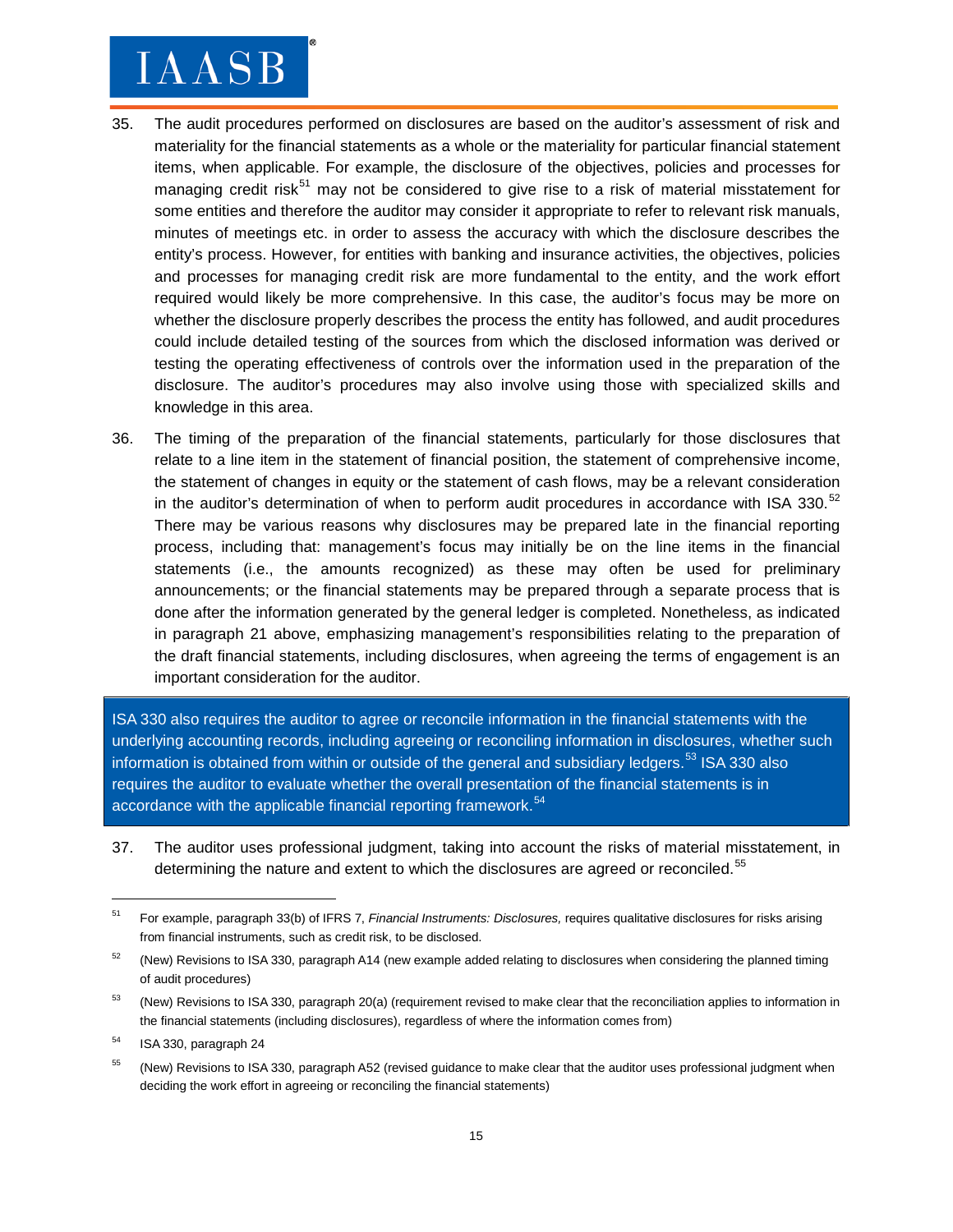- 38. As noted, the auditor is also required to perform audit procedures to evaluate whether the overall presentation of the financial statements is in accordance with the applicable financial reporting framework. In making this evaluation, the auditor also considers whether the financial statements are presented in a manner that reflects the appropriate:
	- Classification and description of financial information and the underlying transactions, events and conditions; and
	- Presentation, structure and content of the financial statements.<sup>[56](#page-15-0)</sup>
- 39. This evaluation may include, for example, consideration of the terminology used as required by the applicable financial reporting framework, the level of detail provided, the aggregation and disaggregation of amounts, and the bases of amounts set forth.<sup>[57](#page-15-1)</sup>

#### **Sufficient Appropriate Audit Evidence for Disclosures**

The auditor is required to design and perform audit procedures that are appropriate in the circumstances for the purpose of obtaining sufficient appropriate audit evidence.<sup>[58](#page-15-2)</sup>

- 40. Audit evidence is necessary to support the auditor's opinion and report. Whether sufficient appropriate audit evidence has been obtained to enable the auditor to form an opinion is a matter of professional judgment. The requirement for the auditor to obtain sufficient appropriate audit evidence for disclosures is the same as for obtaining audit evidence for classes of transactions and account balances, which in some cases will be done concurrently.
- 41. For example, procedures for obtaining audit evidence to support amounts recognized in the financial statements may also satisfy the auditor's consideration of whether the disclosure is an accurate portrayal of the basis for the calculation, recognizing that the disclosure is often an integral part of the presentation of the related financial statement amount (for example, the model used, the assumptions such as growth rates, discount rates, etc.).
- 42. Various ISAs, in particular ISA 500, ISA 501, ISA 540, ISA 550, ISA 560 and ISA 570 (Revised), establish requirements and provide guidance about obtaining audit evidence for the wide variety of disclosures in financial statements, for example:
	- Requirements and guidance for obtaining sufficient appropriate audit evidence, including types of procedures, the relevance and reliability of audit evidence, and considerations where audit evidence is prepared by a management's expert.<sup>[59](#page-15-3)</sup>
	- Obtaining audit evidence for selected items, such as litigation and claims,  $60$  and segment information.<sup>[61](#page-15-5)</sup>

<span id="page-15-0"></span><sup>&</sup>lt;sup>56</sup> (New) Revisions to ISA 330, paragraph 24 (revised to strengthen the requirement for this evaluation)

<span id="page-15-1"></span><sup>&</sup>lt;sup>57</sup> (New) Revisions to ISA 330, paragraph A59 (revised guidance for the auditor when performing the overall evaluation of the presentation of the financial statements)

<span id="page-15-2"></span> $58$  ISA 500, paragraph 6

<span id="page-15-3"></span><sup>59</sup> See ISA 500.

<span id="page-15-4"></span> $60$  ISA 501, paragraphs 9-11

<span id="page-15-5"></span> $61$  ISA 501, paragraph 13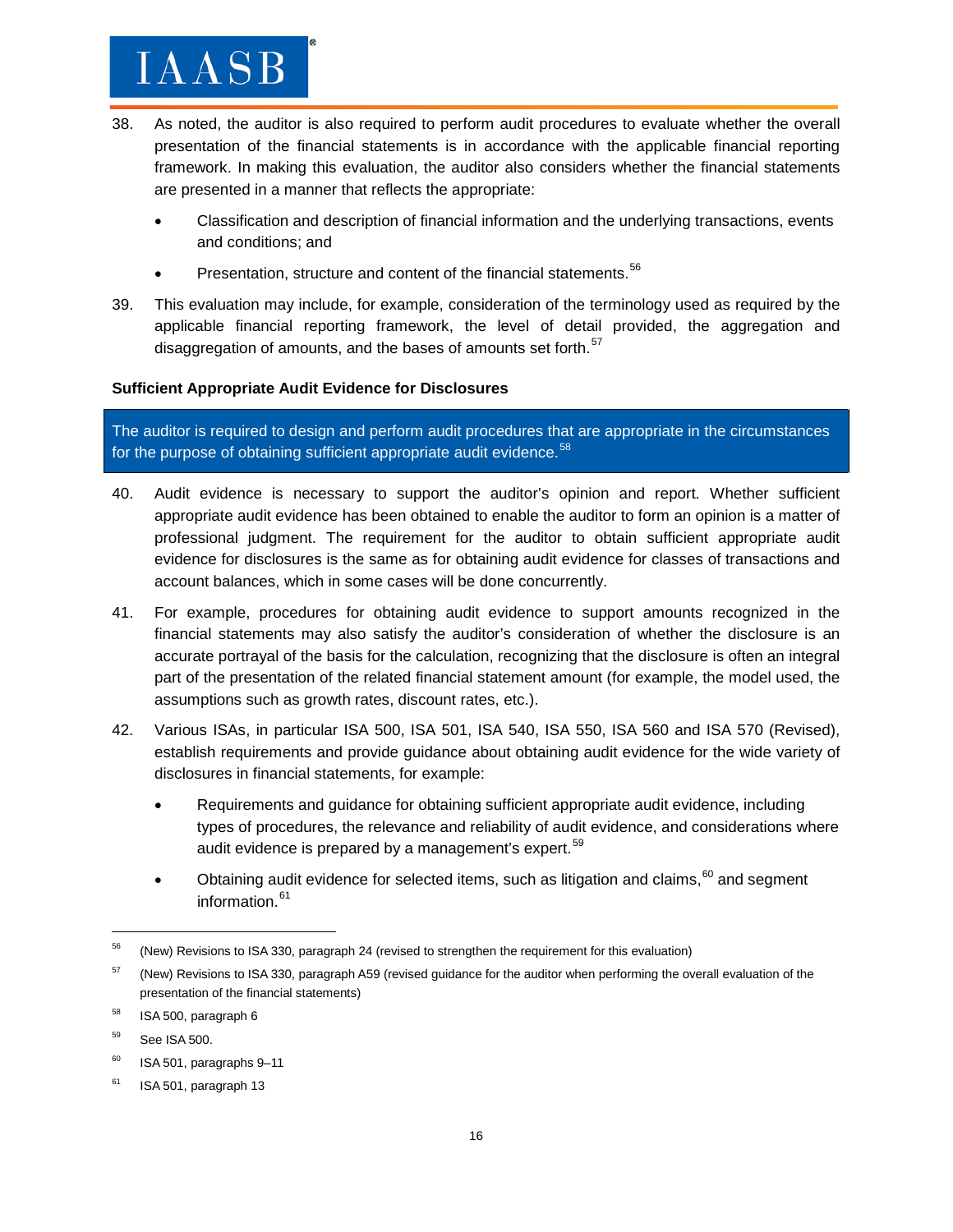- Requirements and guidance for disclosures related to accounting estimates.<sup>[62](#page-16-0)</sup>
- Requirements and guidance for auditing related party disclosures.<sup>[63](#page-16-1)</sup>
- Requirements and guidance for obtaining evidence for events between the date of the financial statements and the date of the auditor's report, including adequate disclosures in the financial statements.<sup>[64](#page-16-2)</sup>
- The auditor's responsibilities relating to disclosures about going concern required by a financial reporting framework.<sup>[65](#page-16-3)</sup>

#### **How Misstatements in Disclosures Are Evaluated**

ISA 450 requires the accumulation of misstatements identified during the audit, other than those that are clearly trivial.<sup>[66](#page-16-4)</sup>

- 43. Misstatements in disclosures can be as important to users as misstatements of line items in the financial statements. For example, in the financial crisis, users placed heavy emphasis on the maturity analysis of liabilities to ascertain the difficulty the entity may have in rolling over debt facilities. A misstatement in such a disclosure could affect users' decisions to buy, hold, or sell investments in that entity, extend finance or take another economic action.
- 44. ISA 450 applies equally to classes of transactions, account balances and disclosures. Misstatements in disclosures may result from:
	- An omission of a disclosure, including inadequate or incomplete disclosures, and those disclosures required to meet the disclosure objectives<sup>[67](#page-16-5)</sup> of certain financial reporting frameworks as applicable.
	- An inappropriate classification, aggregation or disaggregation, of information.

- Providing further guidance regarding the consideration of appropriate disclosures when a material uncertainty exists. Importantly, the auditor's consideration is in light of the definition of a material uncertainty and related disclosure considerations set out in the ISA, and is in addition to the auditor determining whether disclosures about a material uncertainty, required by the applicable financial reporting framework, are adequate.
- Requiring the auditor to evaluate the adequacy of disclosures in "close call" situations in view of the requirements of the applicable financial reporting framework. ISA 570 (Revised) also provides guidance on the types of disclosures that may be required by the applicable financial reporting framework in a "close call" situation, incorporating concepts from the International Financial Reporting Interpretations Committee's (IFRIC) Agenda Decision, as well as the US Financial Accounting Standards Board's (FASB) work on going concern.

<span id="page-16-0"></span><sup>62</sup> ISA 540, paragraphs 19–20 and A120–A123. In addition, International Auditing Practice Note (IAPN) 1000, *Special Considerations in Auditing Financial Instruments*, provides further guidance for obtaining sufficient appropriate audit evidence for accounting estimates, including fair value accounting estimates.

<span id="page-16-2"></span><span id="page-16-1"></span> $63$  See ISA 550.

See ISA 560.

<span id="page-16-3"></span><sup>65</sup> Within ISA 570 (Revised), *Going Concern,* the IAASB has made changes to enhance the auditor's work effort relating to going concern disclosures by:

<span id="page-16-4"></span>ISA 450, paragraph 5

<span id="page-16-5"></span>For example, paragraph 42H of IFRS 7 states that "an entity shall disclose any additional information that it considers necessary to meet the disclosure objectives…"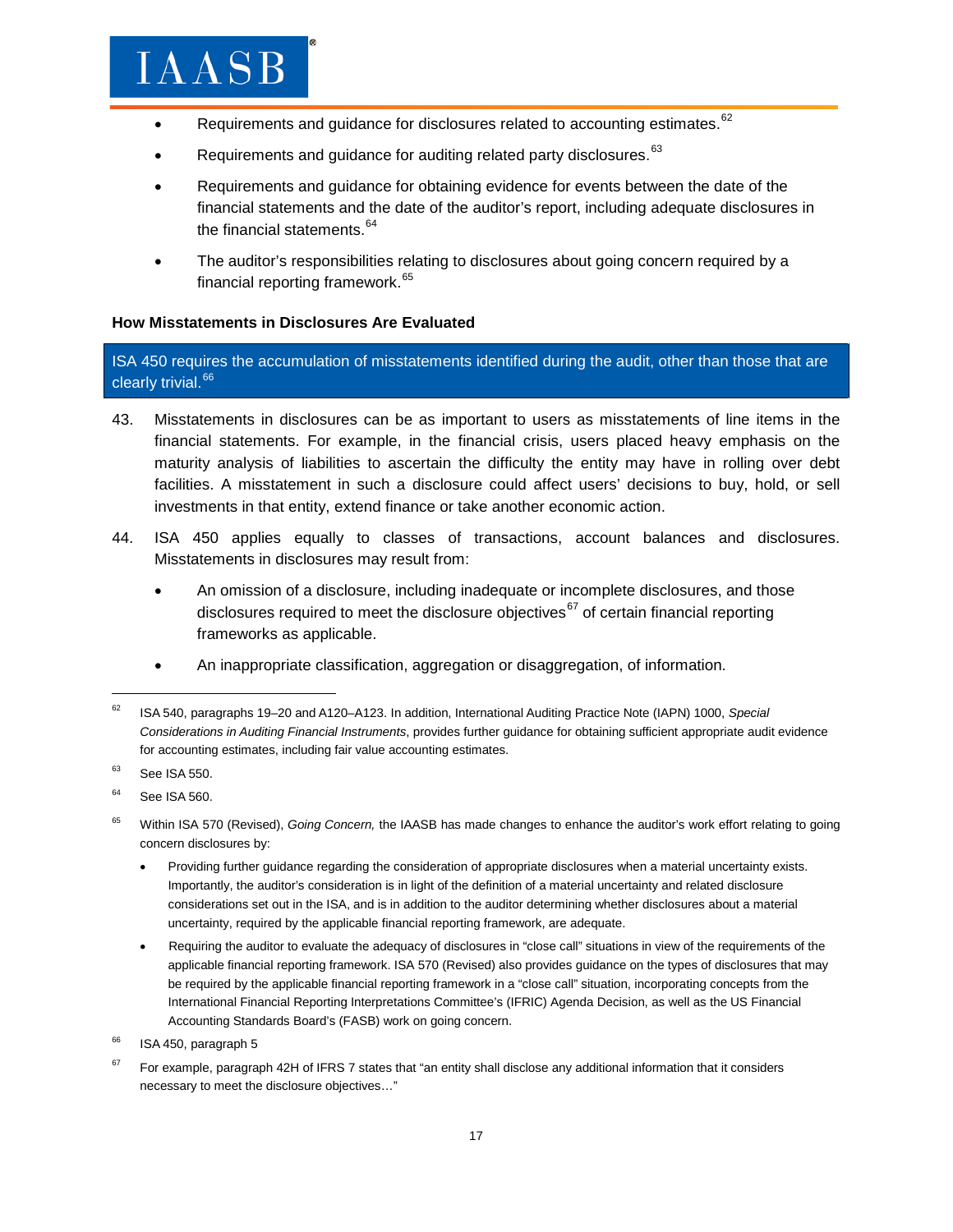- For financial statements prepared in accordance with a fair presentation framework, the omission of a disclosure necessary for the financial statements to achieve fair presentation beyond disclosures specifically required by the framework.<sup>[68](#page-17-0)</sup>
- 45. Misstatements in disclosures, other than those that are clearly trivial, are accumulated, and aggregated where appropriate, to assist the auditor in evaluating their effect on the disclosures and the financial statements as a whole.  $69$  Misstatements that are clearly trivial will be of a wholly different (smaller) order of magnitude, or of a wholly different nature than those that would be determined to be material, and will be misstatements that are clearly inconsequential, whether taken individually or in aggregate and whether judged by any criteria of size, nature or circumstances. [70](#page-17-2)
- 46. The auditor may designate an amount below which misstatements would be clearly trivial. Misstatements in disclosures may be clearly trivial whether taken individually or in aggregate, and whether judged by any criteria of size, nature or circumstances. Misstatements in disclosures that are not clearly trivial are also accumulated to assist the auditor in evaluating the effect of such misstatements on the relevant disclosures and the financial statements as a whole. $^{71}$  $^{71}$  $^{71}$
- 47. In addition to assessing misstatements individually, professional judgment is used in accumulating misstatements in disclosures to determine whether they are material. Misstatements by nature or circumstance cannot be added together as is possible in the case of misstatements of amounts but are nevertheless evaluated individually and in aggregate (i.e., collectively with other misstatements) to determine whether they are material.<sup>[72](#page-17-4)</sup>
- 48. Each individual misstatement of a qualitative disclosure is considered to evaluate its effect on the relevant disclosure(s), as well as its overall effect on the financial statements as a whole. The determination of whether a misstatement(s) in a qualitative disclosure is material, in the context of the applicable financial reporting framework and the specific circumstances of the entity, is a matter that involves the exercise of professional judgment. Examples where such misstatements may be material include:
	- Inaccurate or incomplete descriptions of information about the objectives, policies and processes for managing capital for entities with insurance and banking activities.
	- The omission of information about the events or circumstances that have led to an impairment loss (e.g., a significant long-term decline in the demand for a metal or commodity) in an entity with mining operations.
	- The incorrect description of an accounting policy relating to a significant item in the statement of financial position, the statement of comprehensive income, the statement of changes in equity or the statement of cash flows.

<span id="page-17-0"></span><sup>&</sup>lt;sup>68</sup> (New) Revisions to ISA 450, paragraph A1 (additional examples added to illustrate possible misstatements in disclosures)

<span id="page-17-1"></span><sup>&</sup>lt;sup>69</sup> (New) Revisions to ISA 450, paragraphs A2b–A2c (new guidance to emphasize that misstatements in disclosures are also accumulated, and aggregated where appropriate, and assessed for material misstatements)

<span id="page-17-2"></span> $70$  (New) Revisions to ISA 450, paragraph A2 (emphasizing that the concept of "clearly trivial" also applies to disclosures)

<span id="page-17-3"></span> $71$  (New) ISA 450, paragraph A2b (emphasizing that misstatements in disclosures that are not clearly trivial are also accumulated)

<span id="page-17-4"></span> $72$  (New) ISA 450, paragraph A2c (new paragraph to emphasize that misstatements in disclosures are also accumulated and assessed, notwithstanding that they cannot be aggregated in the same way as misstatements in amounts)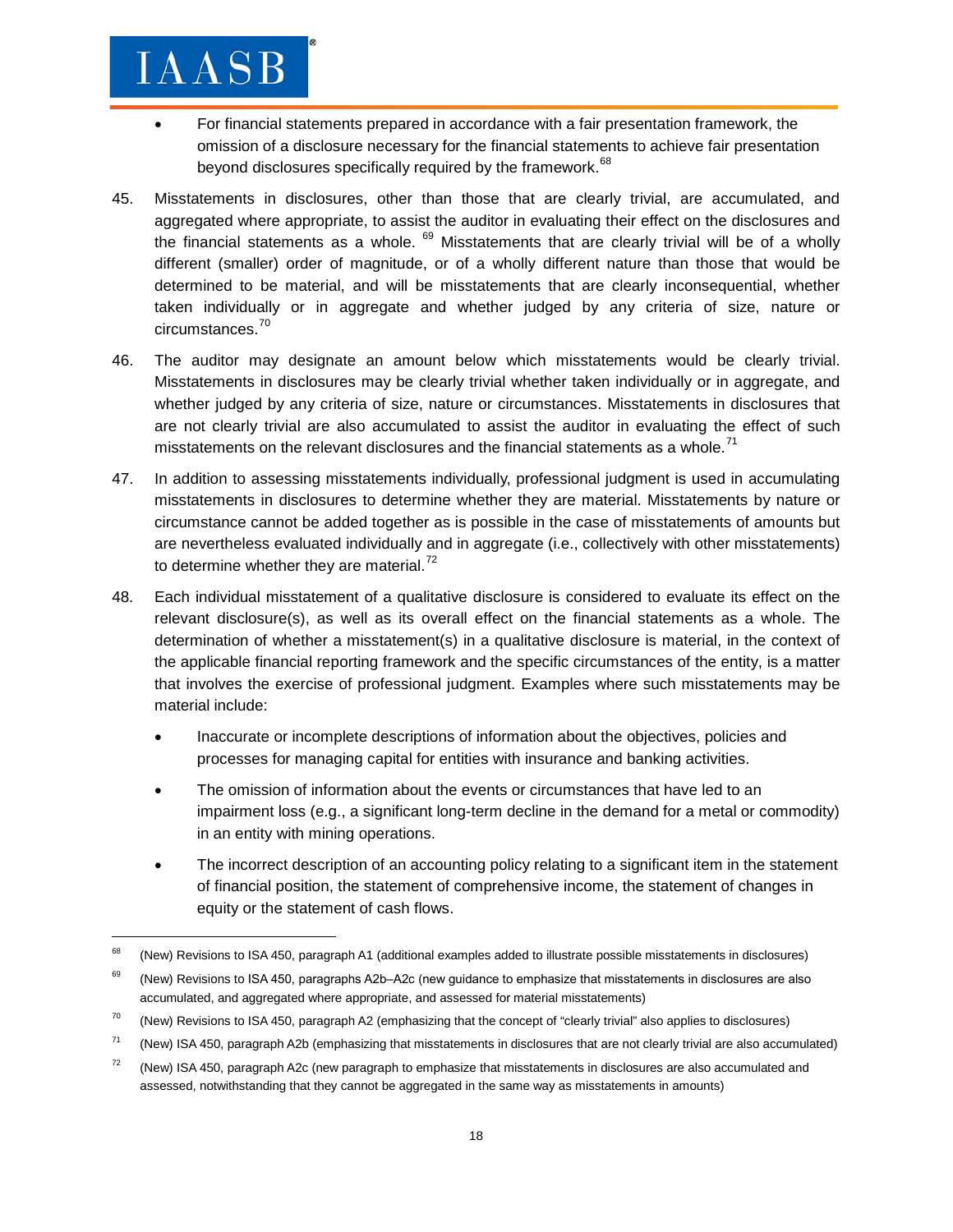- The inadequate description of the sensitivity of an exchange rate in an entity that undertakes international trading activities.<sup>[73](#page-18-0)</sup>
- 49. In determining whether uncorrected misstatements are material in accordance with paragraph 11(a) of ISA 450, the auditor considers uncorrected misstatements in amounts and disclosures. Misstatements in disclosures may be considered material either individually, or when taken in combination with other misstatements. For example, depending on the misstatements identified in qualitative disclosures, the auditor may consider whether:
	- (a) Identified errors in narrative disclosures are persistent or pervasive; or
	- (b) A number of identified misstatements are relevant to the same matter, and considered collectively may affect users' understanding of that matter.

This consideration of accumulated misstatements, including misstatements in qualitative disclosures, is also helpful when evaluating the financial statements in accordance with paragraph 13(d) of ISA 700 (Revised), which requires the auditor to consider whether the overall presentation of the financial statements has been undermined by including information that is not relevant or that obscures a proper understanding of the matters disclosed.<sup>[74](#page-18-1)</sup>

50. As part of the auditor's considerations about misstatements in disclosures, in accordance with paragraph 35 of ISA 240, if the auditor identifies a misstatement, the auditor evaluates whether such a misstatement could be indicative<sup>[75](#page-18-2)</sup> of fraud. For example, misstatements may arise from misleading disclosures that have resulted from bias in management's judgments or extensive duplicative or uninformative disclosures that are intended to obscure a proper understanding of matters in the financial statements. The auditor exercises professional skepticism when considering these matters.<sup>[76](#page-18-3)</sup>

#### **Forming an Opinion on the Financial Statements**

 $\overline{\phantom{a}}$ 

In forming an opinion on the financial statements, the auditor is required to evaluate whether, in view of the requirements of the applicable financial reporting framework, the financial statements adequately disclose the significant accounting policies selected and applied, including the relevance of the accounting policies to the entity and whether they have been presented in an understandable manner; … the information presented in the financial statements is relevant, reliable, comparable and understandable, including whether all information that should have been included has been included, whether such information is appropriately classified, aggregated or disaggregated and characterized; and that the overall presentation of the financial statements has been undermined by including information that is not relevant or obscures a proper understanding of the matters disclosed; and the financial statements provide adequate disclosures to enable the intended users to understand the effect of material transactions and events on the information conveyed in the financial statements...<sup>[77](#page-18-4)</sup>

<span id="page-18-3"></span> $76$  (New) Revisions to ISA 450, paragraph A17 (new guidance added for indications of fraud)

<span id="page-18-0"></span> $73$  (New) ISA 450, paragraph A13a (providing examples of misstatements that may be material in disclosures)

<span id="page-18-1"></span> $74$  (New) ISA 450, paragraph A13b (additional guidance for pervasive or persistent misstatements, or where a number of misstatements in qualitative disclosures could be relevant to the same matter)

<span id="page-18-2"></span> $75$  This is not to say that the misstatement will always be due to fraud, rather it is something to consider in such circumstances.

<span id="page-18-4"></span> $77$  (New) Revisions to ISA 700, paragraphs 13 (a) and (d) and extant (e) (to strengthen the requirements relating to the auditor's evaluation of the overall presentation of the financial statements)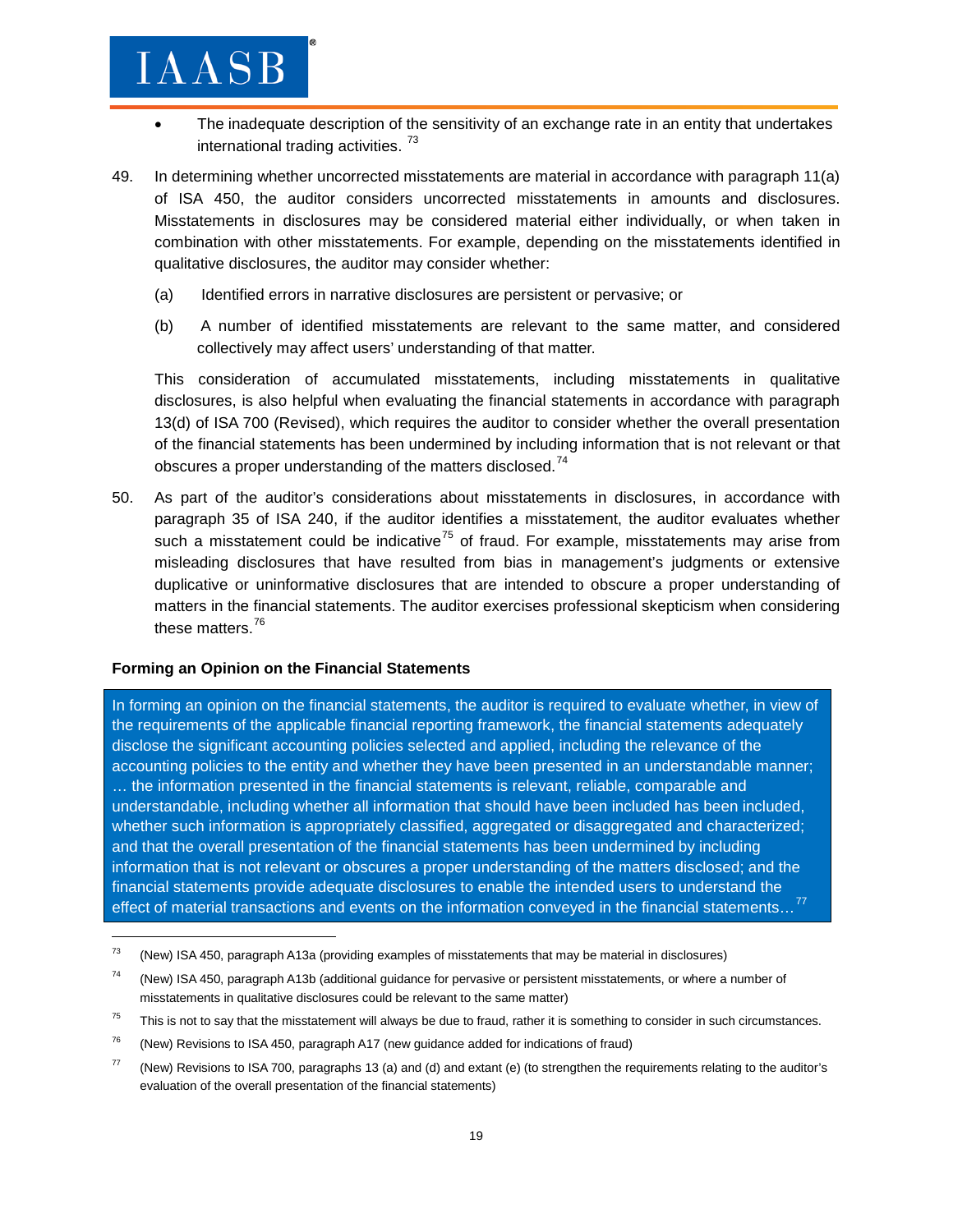$\overline{\phantom{a}}$ 

- 51. When evaluating the financial statements, the auditor exercises professional judgment in assessing whether disclosures are, in the auditor's view, insufficient or inappropriate, and consequently whether to challenge management. Therefore, in addition to considerations about the individual and aggregated effect of misstatements in disclosures in accordance with ISA 450, the auditor also considers:<sup>[78](#page-19-0)</sup>
	- In relation to the disclosure of the significant accounting policies selected and applied:
		- o Whether all disclosures related to the significant accounting policies that are required to be included by the applicable financial reporting framework have been disclosed,
		- o Whether the information disclosed is relevant and therefore reflects how the recognition, measurement and presentation criteria in the applicable financial reporting framework have been applied to classes of transactions, account balances and disclosures in the financial statements in the particular circumstances of the entity's operations and its environment;<sup>[79](#page-19-1)</sup> and
		- o The clarity with which the significant accounting policies have been presented.
	- In relation to the relevance, reliability, comparability and understandability, whether:
		- o The information in the financial statements is presented in a clear and concise manner; and
		- o The placement of significant disclosures gives appropriate prominence to them (e.g., when there is perceived value of entity-specific information to users), and whether the disclosures are appropriately cross-referenced in a manner that would not give rise to significant challenges for users in identifying necessary information. <sup>[80](#page-19-2)</sup>

In addition, the auditor may consider whether the financial statements are comparable to the entity's financial statements of previous periods.

• The financial statements provide adequate disclosures to enable the intended users to understand the effect of material transactions and events on the information conveyed in the financial statements. This may include the extent to which the information in the financial statements is relevant and specific to the circumstances of the entity. In addition, the auditor may also consider whether the disclosures are adequate to assist the intended users to understand:

<span id="page-19-0"></span><sup>78</sup> (New) Revisions to ISA 700, paragraphs A3a–A4 (new and revised guidance on considerations relating to disclosures for the auditor when carrying out this evaluation) (In the 2015 IAASB Handbook, paragraphs A3a–A4 in ISA 700 (Revised) have been renumbered as paragraphs A4‒A6)

<span id="page-19-1"></span> $79$  (New) ISA 700 (Revised), paragraph A3a (new guidance to assist with the evaluation in accordance with the applicable financial reporting framework) (In the 2015 IAASB Handbook, paragraph A3a in ISA 700 (Revised) has been renumbered as paragraph A4)

<span id="page-19-2"></span><sup>&</sup>lt;sup>80</sup> (New) ISA 700 (Revised), paragraph A3b (new guidance to address the auditor's efforts in relation to the evaluation of the understandability of information presented in the financial statements) (In the 2015 IAASB Handbook, paragraph A3b in ISA 700 (Revised) has been renumbered as paragraph A5)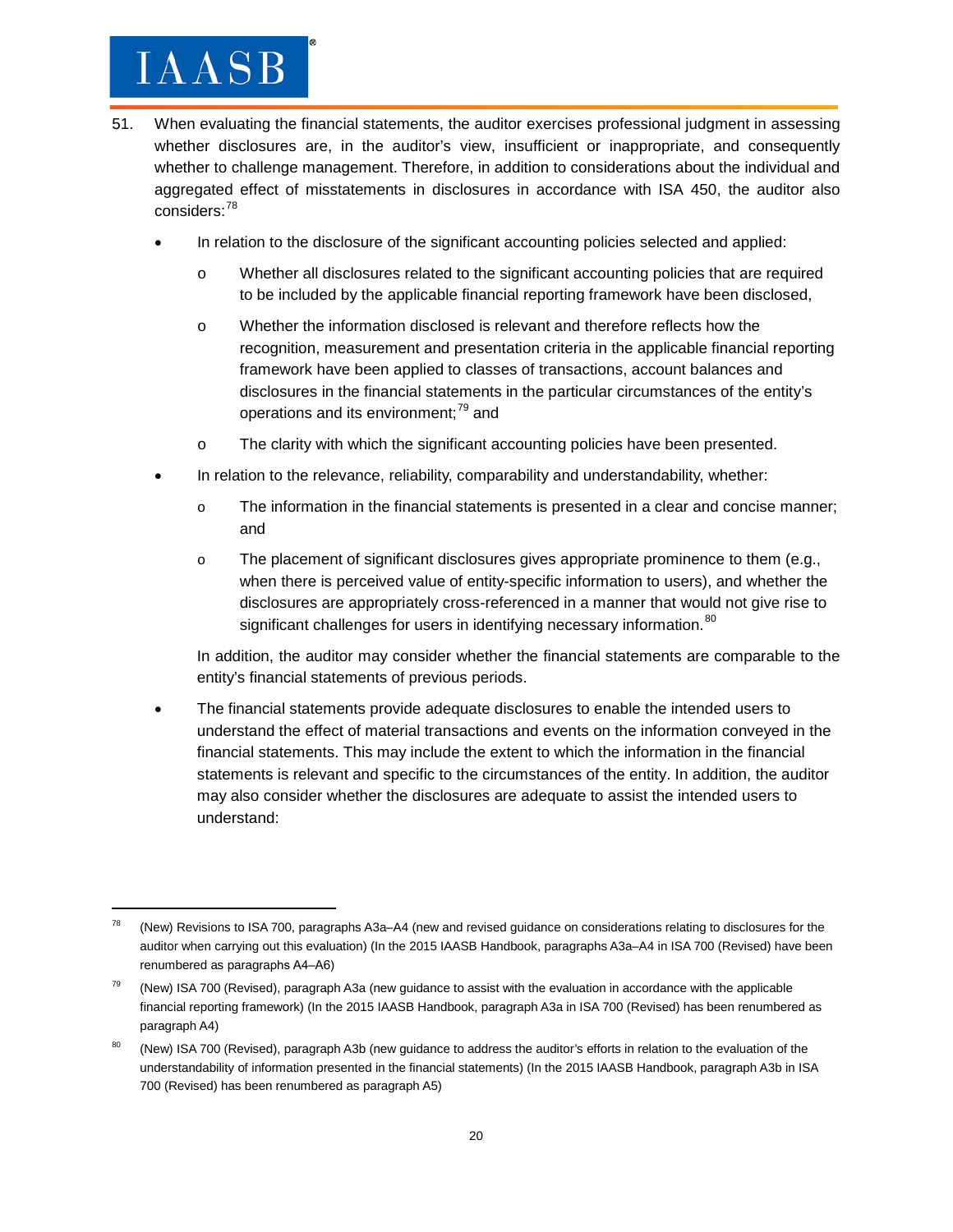- o The nature and extent of the entity's potential assets and liabilities arising from those transactions or events that do not meet the criteria for recognition (or the criteria for derecognition) established by the applicable financial reporting framework.
- o The nature and extent of risks arising from transactions and events, for example, disclosure of the financial risks to which an entity may be exposed if it undertakes derivatives trading.
- o The methods used and the assumptions and judgments made, and changes to them, that affect amounts presented or otherwise disclosed, including relevant sensitivity analysis.<sup>[81](#page-20-0)</sup>

#### **Evaluating Whether the Financial Statements Achieve Fair Presentation**

If the auditor is required to evaluate whether the financial statements are prepared in accordance with a fair presentation framework, the auditor also considers the overall presentation, structure and content of the financial statements, and whether the financial statements represent the underlying transactions and events in a manner that achieves fair presentation.<sup>[82](#page-20-1)</sup>

- 52. The auditor's evaluation about whether the financial statements achieve fair presentation, both in respect of presentation and disclosure, is a matter of professional judgment. This evaluation takes into account matters such as the facts and circumstances of the entity, including changes thereto, based on the auditor's knowledge of the entity and the audit evidence obtained during the audit. The evaluation also includes consideration, for example, of the disclosures needed to achieve a fair presentation arising from matters that could be material (i.e., in general, misstatements are considered to be material if they could reasonably be expected to influence the economic decisions of the users taken on the basis of the financial statements as a whole), such as the effect of evolving financial reporting requirements or the changing economic environment.<sup>[83](#page-20-2)</sup>
- 53. In performing this evaluation, the auditor considers what is needed in order to achieve fair presentation of the financial statements. Some financial reporting frameworks explicitly address the concept of fair presentation. For example, IFRSs note that fair presentation requires the faithful representation of the effects of transactions, other events and conditions in accordance with the definitions and recognition criteria for assets, liabilities, income and expenses. As noted in paragraph 7(b) of ISA 700 (Revised), fair presentation involves not only compliance with the requirements of the applicable financial reporting framework, but also the possibility that additional disclosures may be necessary, regardless of whether there is a specific requirement for that information in the framework.<sup>[84](#page-20-3), [85](#page-20-4)</sup>

<span id="page-20-4"></span><span id="page-20-0"></span><sup>&</sup>lt;sup>81</sup> (New) Revisions to ISA 700, paragraph A4 (revised to include examples of the matters to consider when evaluating whether financial statements are relevant and specific to the entity) (In the 2015 IAASB Handbook, paragraph A4 in ISA 700 (Revised) has been renumbered as paragraph A6)

<span id="page-20-1"></span><sup>&</sup>lt;sup>82</sup> ISA 700 (Revised), paragraph 14

<span id="page-20-2"></span><sup>&</sup>lt;sup>83</sup> (New) ISA 700 (Revised), paragraph A4b (new guidance added to emphasize that the evaluation of whether the financial statements achieve fair presentation is a matter of professional judgment) (In the 2015 IAASB Handbook, paragraph A4b in ISA 700 (Revised) has been renumbered as paragraph A8)

<span id="page-20-3"></span><sup>&</sup>lt;sup>84</sup> (New) ISA 700 (Revised), paragraph A4a (new guidance to emphasize that, when evaluating whether the financial statements achieve fair presentation, consideration is given to whether additional disclosures are required in addition to those required by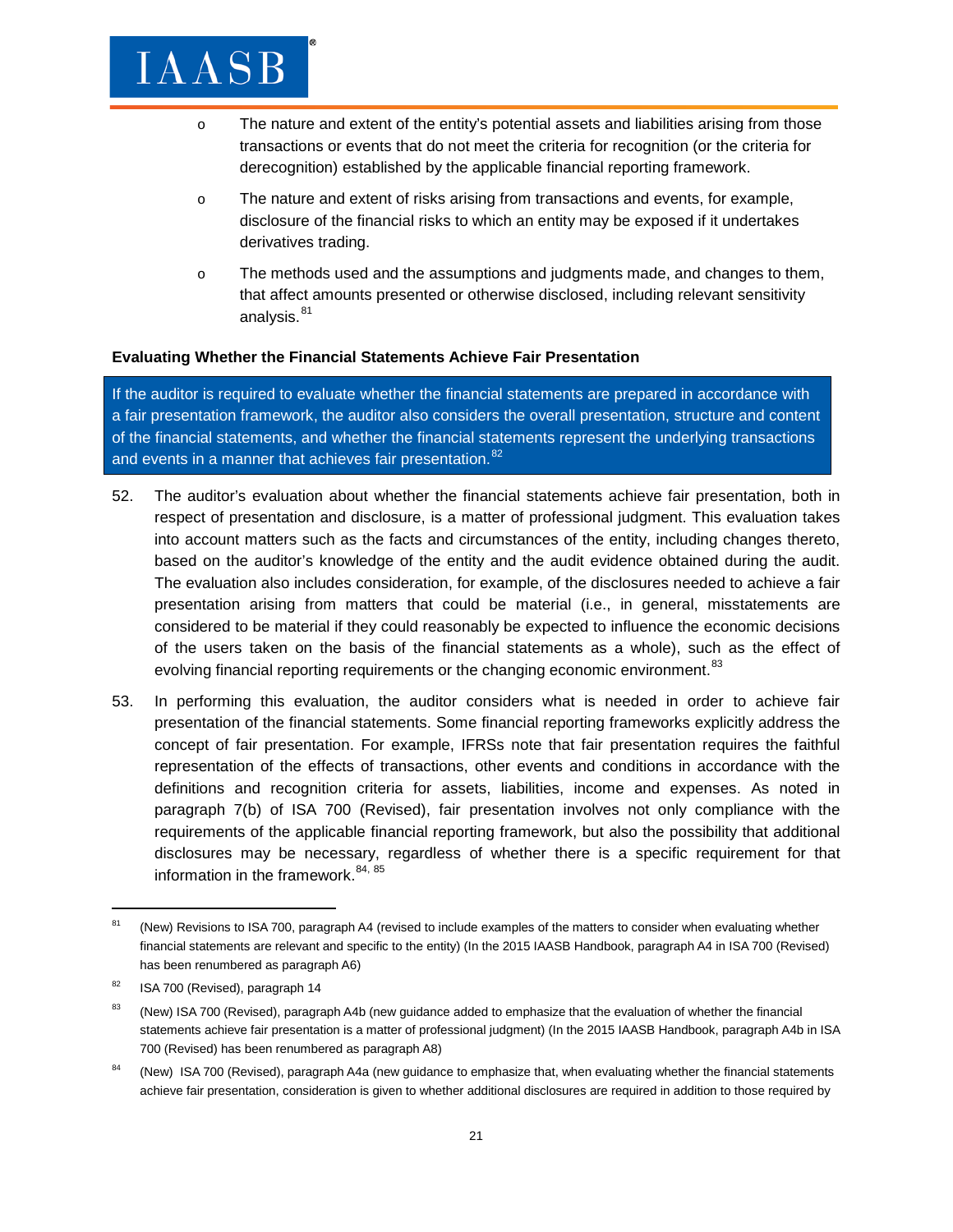#### **Communicating with Those Charged with Governance**

- 54. Finally, those charged with governance have an important role to play in relation to the entity's disclosures.
- 55. When communicating about the planned time and scope of the audit, the auditor may also consider discussing the impact on the audit of significant changes within the applicable financial reporting framework, or the entity's environment, financial condition or activities, which may affect the required disclosures in the financial statements, to obtain the views of those charged with governance on these matters.[86](#page-21-0)
- 56. In communicating identified misstatements accumulated during the audit to the appropriate level of management,<sup>[87](#page-21-1)</sup> the auditor may also consider whether the misstatements are indicative of a significant deficiency or deficiencies in internal control to be communicated to those charged with governance as required by ISA 265.<sup>[88](#page-21-2)</sup>
- 57. When evaluating whether the financial statements achieve fair presentation, the auditor may discuss with management and those charged with governance, as appropriate, their views on why a particular presentation was chosen, as well as alternatives that may have been considered, including:
	- The degree to which the amounts in the financial statements are aggregated or disaggregated, and whether the presentation of amounts or disclosures obscures useful information, or results in misleading information.
	- Consistency with appropriate industry practice, or whether any departures are relevant to the entity's circumstances and therefore warranted.<sup>[89](#page-21-3)</sup>

the applicable financial reporting framework.) (In the 2015 IAASB Handbook, paragraph A4a in ISA 700 (Revised) has been renumbered as paragraph A7)

- <span id="page-21-2"></span><sup>88</sup> ISA 265, *Communicating Deficiencies in Internal Control to Those Charged with Governance and Management*
- <span id="page-21-3"></span><sup>89</sup> (New) ISA 700 (Revised), paragraph A4c (new guidance about the types of matters that may be discussed with management or those charged with governance when evaluating whether fair presentation has been achieved) (In the 2015 IAASB Handbook, paragraph A4c in ISA 700 (Revised) has been renumbered as paragraph A9)

<sup>&</sup>lt;sup>85</sup> See footnote 4 of this publication.

<span id="page-21-0"></span><sup>(</sup>New) Revisions to ISA 260 (Revised), paragraph A13 (additional example added of disclosure related matters that may be discussed with those charged with governance)

<span id="page-21-1"></span> $87$  ISA 450, paragraph 8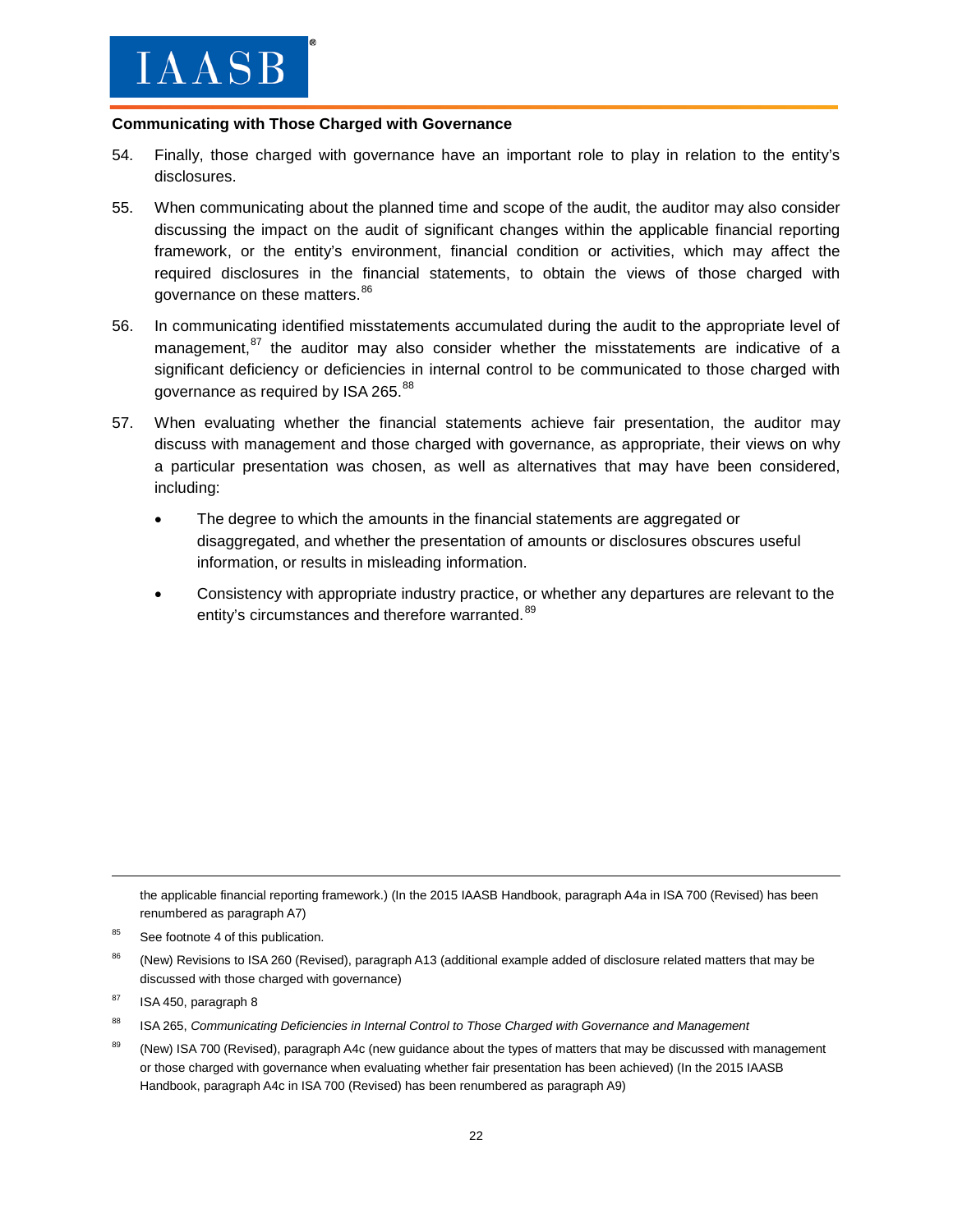

This document was prepared by the Staff of the International Auditing and Assurance Standards Board (IAASB).

This IAASB develops auditing and assurance standards and guidance for use by all professional accountants under a shared standard-setting process involving the Public Interest Oversight Board, which oversees the activities of the IAASB, and the IAASB Consultative Advisory Group, which provides public interest input into the development of the standards and guidance.

The objective of the IAASB is to serve the public interest by setting high-quality auditing, assurance, and other related standards and by facilitating the convergence of international and national auditing and assurance standards, thereby enhancing the quality and consistency of practice throughout the world and strengthening public confidence in the global auditing and assurance profession.

--------------------

The structures and processes that support the operations of the IAASB are facilitated by the International Federation of Accountants $^{\circledR}$  (IFAC $^{\circledR}$ ).

International Standards on Auditing™, International Standards on Assurance Engagements™, International Standards on Review Engagements™, International Standards on Related Services™, International Standards on Quality Control™, International Auditing Practice Notes™, Exposure Drafts, Consultation Papers, and other IAASB $^{\circ}$  publications are published by, and copyright of, IFAC $^{\circ}$ .

The IAASB and IFAC do not accept responsibility for loss caused to any person who acts or refrains from acting in reliance on the material in this publication, whether such loss is caused by negligence or otherwise.

The IAASB logo, 'International Auditing and Assurance Standards Board®', 'IAASB', 'International Standard on Auditing™', 'ISA™', 'International Standard on Assurance Engagements', 'ISAE™', 'International Standards on Review Engagements', 'ISRE™', 'International Standards on Related Services', 'ISRS™', 'International Standards on Quality Control', 'ISQC™', 'International Auditing Practice Note', 'IAPN™', the IFAC logo, 'International Federation of Accountants<sup>®</sup>', and 'IFAC' are trademarks or registered trademarks and service marks of IFAC.

Copyright  $\odot$  July 2015 by the IFAC. All rights reserved. Written permission from IFAC $\odot$  is required to reproduce, store or transmit, or to make other similar uses of, this document. Contact permissions@ifac.org.